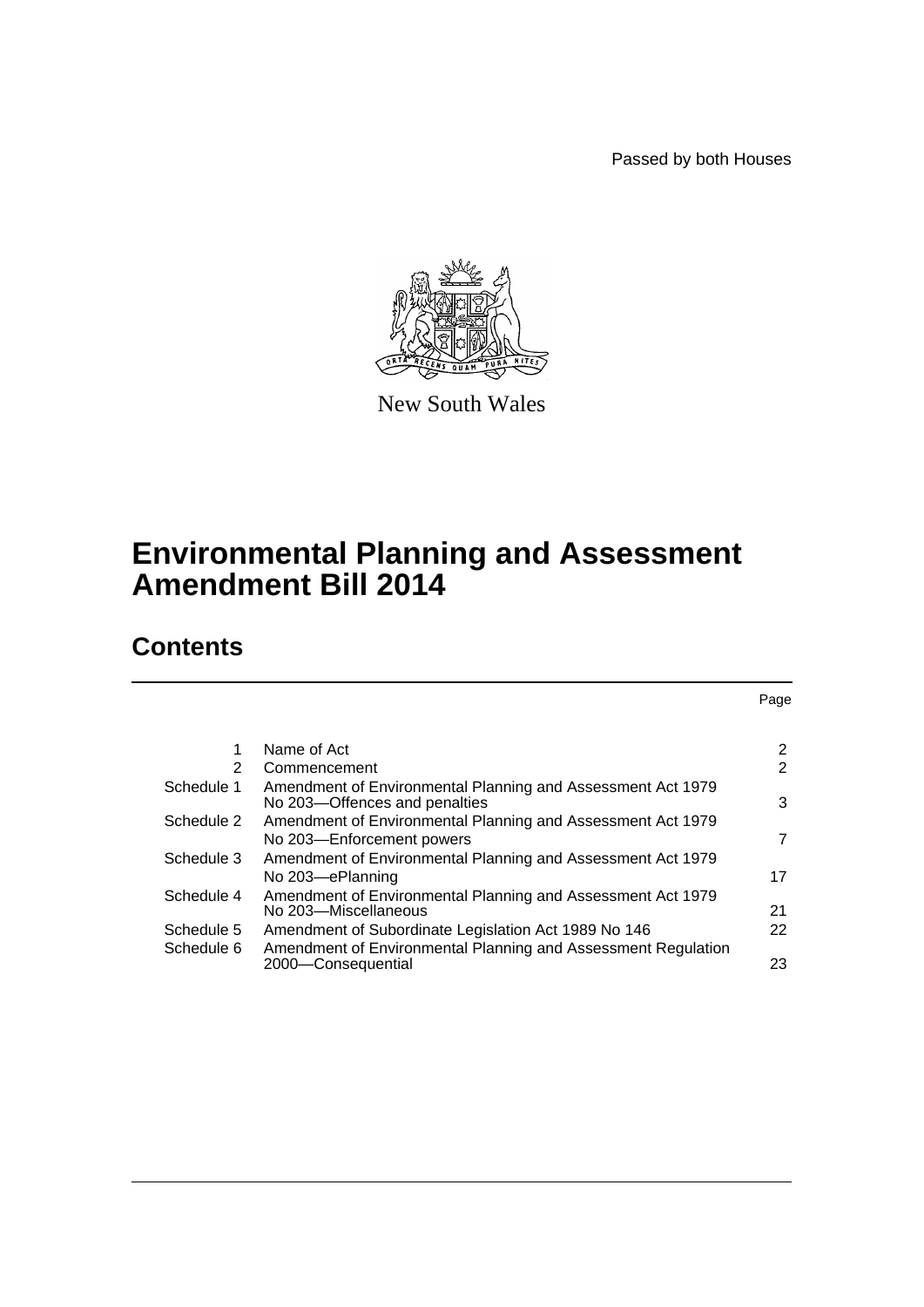*I certify that this public bill, which originated in the Legislative Assembly, has finally passed the Legislative Council and the Legislative Assembly of New South Wales.*

> *Clerk of the Legislative Assembly. Legislative Assembly, Sydney,* , 2014



New South Wales

# **Environmental Planning and Assessment Amendment Bill 2014**

Act No , 2014

An Act to amend the *Environmental Planning and Assessment Act 1979* with respect to offences and penalties, enforcement powers and ePlanning; and for other purposes.

*I have examined this bill and find it to correspond in all respects with the bill as finally passed by both Houses.*

*Assistant Speaker of the Legislative Assembly.*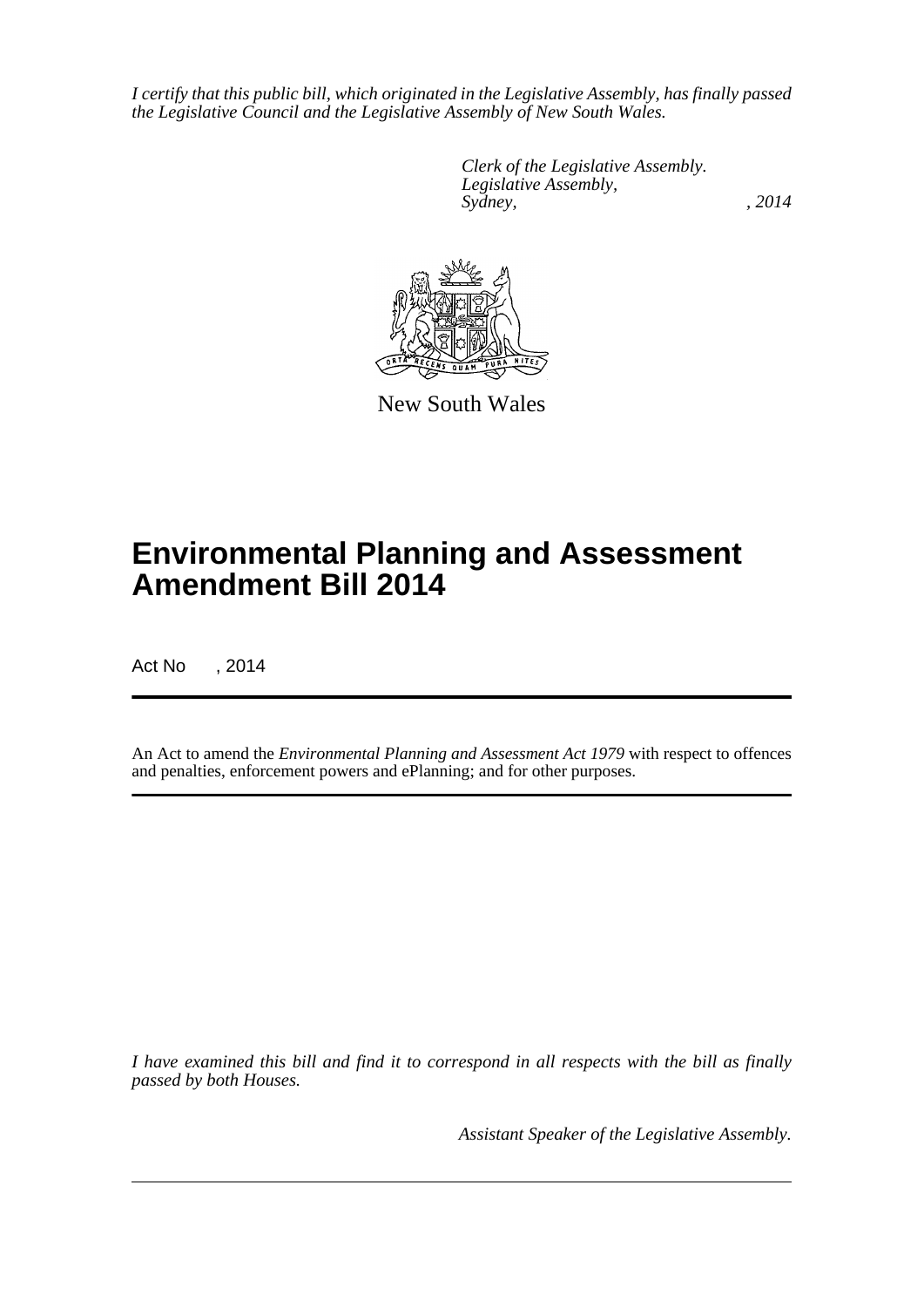# <span id="page-2-0"></span>**The Legislature of New South Wales enacts:**

### **1 Name of Act**

This Act is the *Environmental Planning and Assessment Amendment Act 2014*.

# <span id="page-2-1"></span>**2 Commencement**

- (1) This Act commences on a day or days to be appointed by proclamation, except as provided by subsection (2).
- (2) Schedules 4 (except Schedule 4 [6]) and 5 commence on the date of assent to this Act.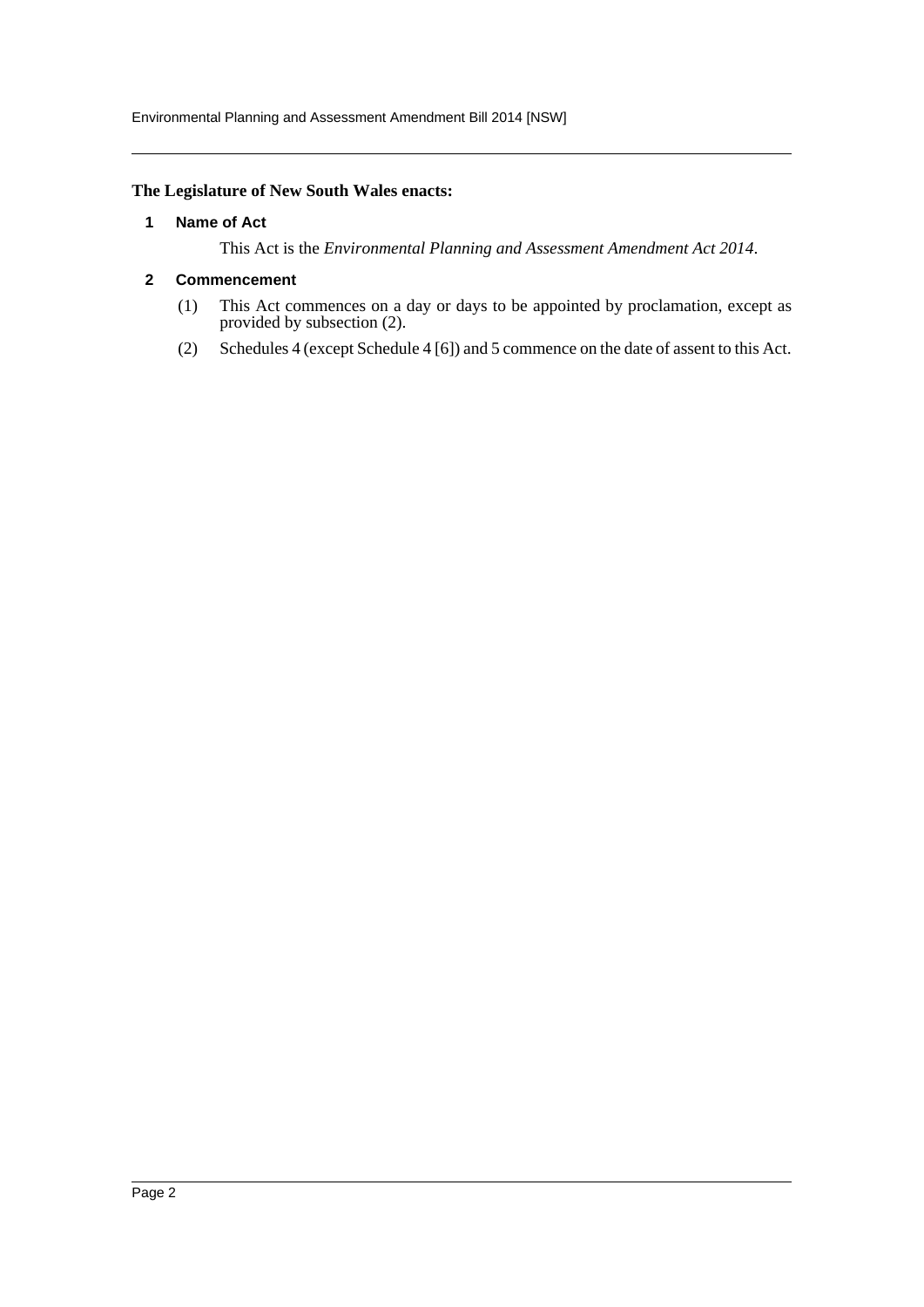Environmental Planning and Assessment Amendment Bill 2014 [NSW] Schedule 1 Amendment of Environmental Planning and Assessment Act 1979 No 203—Offences and penalties

# <span id="page-3-0"></span>**Schedule 1 Amendment of Environmental Planning and Assessment Act 1979 No 203—Offences and penalties**

# **[1] Section 4 Definitions**

Insert in alphabetical order in section 4 (1):

*tier 1 maximum penalty*, *tier 2 maximum penalty* or *tier 3 maximum penalty* in relation to an offence, indicates the maximum penalty that a court may impose for the offence—see sections 125A, 125B and 125C for the relevant maximum amounts.

- **[2] Section 81A Effects of development consents and commencement of development** Omit section 81A (7).
- **[3] Section 86 Commencement of complying development**

Omit section 86 (4).

- **[4] Section 109M Occupation and use of new building requires occupation certificate** Omit the maximum penalty from section 109M (1).
- **[5] Section 109N Change of building use of existing building requires occupation certificate**

Omit the maximum penalty from section 109N (1).

#### **[6] Section 122E Offences relating to monitoring and environmental audits**

Omit section 122E (4). Insert instead:

(4) **Penalty**

The maximum penalty for an offence under section 125 arising under this Division is a tier 3 maximum penalty.

#### **[7] Section 125 Offences against this Act and the regulations**

Insert after section 125 (3):

- (3A) A person who:
	- (a) aids, abets, counsels or procures another person to commit, or
	- (b) conspires to commit,

an offence against this Act or the regulations arising under any other provision is guilty of an offence against this Act or the regulations arising under that provision and is liable, on conviction, to the same penalty applicable to an offence arising under that provision.

#### **[8] Sections 125A, 125B, 125C and 125D**

Insert after section 125:

#### **125A Maximum penalties for offences against Act: Tier 1**

- (1) This section applies to an offence against this Act under section 125 (1) if the prosecution establishes (to the criminal standard of proof):
	- (a) that the offence was committed intentionally, and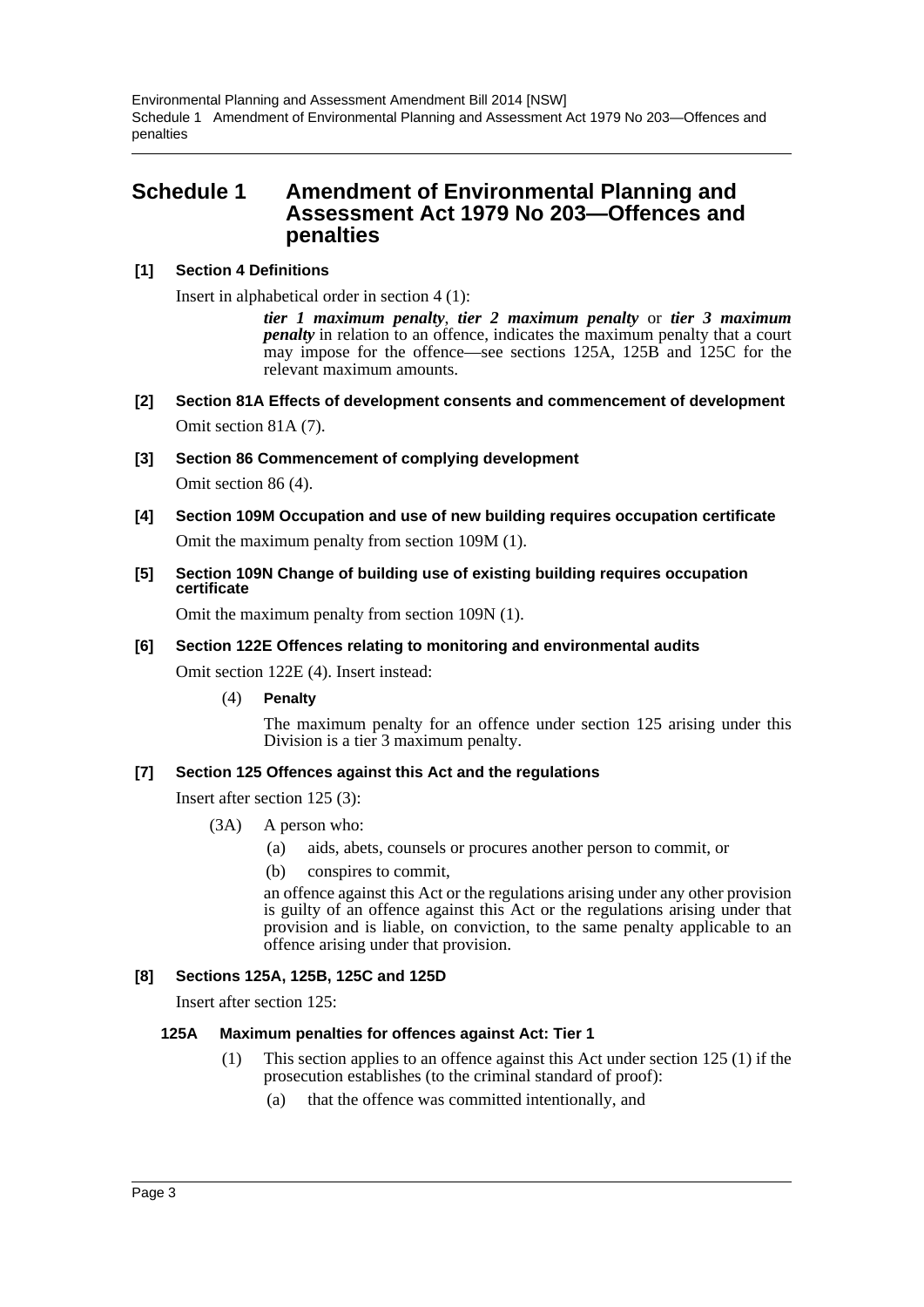- (b) that the offence:
	- (i) caused or was likely to cause significant harm to the environment, or
	- (ii) caused the death of or serious injury or illness to a person.

For this section to apply, the court attendance notice or application commencing the proceedings must allege that those factors apply to the commission of the offence.

- (2) A person who is guilty of an offence to which this section applies is liable to a *tier 1 maximum penalty*, being a penalty not exceeding:
	- (a) in the case of a corporation:
		- (i) \$5 million, and
		- (ii) for a continuing offence—a further \$50,000 for each day the offence continues, or
	- (b) in the case of an individual:
		- (i) \$1 million, and
		- (ii) for a continuing offence—a further \$10,000 for each day the offence continues.

#### **125B Maximum penalties for offences against Act: Tier 2**

- (1) This section applies to an offence against this Act under section 125 (1), other than an offence to which section 125A applies or an offence for which a tier 3 maximum penalty applies.
- (2) A person who is guilty of an offence to which this section applies is liable to a *tier 2 maximum penalty*, being a penalty not exceeding:
	- (a) in the case of a corporation:
		- (i) \$2 million, and
		- (ii) for a continuing offence—a further \$20,000 for each day the offence continues, or
	- (b) in the case of an individual:
		- (i) \$500,000, and
		- (ii) for a continuing offence—a further \$5,000 for each day the offence continues.
- (3) However, this section is subject to any provision of this Act that declares a different maximum penalty for a particular offence to which this section applies.

#### **125C Maximum penalties for offences against Act: Tier 3**

- (1) This section applies to:
	- (a) a certificate-related offence, or
	- (b) any other offence against this Act under section 125 (1) for which a tier 3 maximum penalty is declared by this Act to apply.
- (2) A person who is guilty of an offence to which this section applies is liable to a *tier 3 maximum penalty*, being a penalty not exceeding:
	- (a) in the case of a corporation:
		- (i) \$1 million, and
		- (ii) for a continuing offence—a further \$10,000 for each day the offence continues, or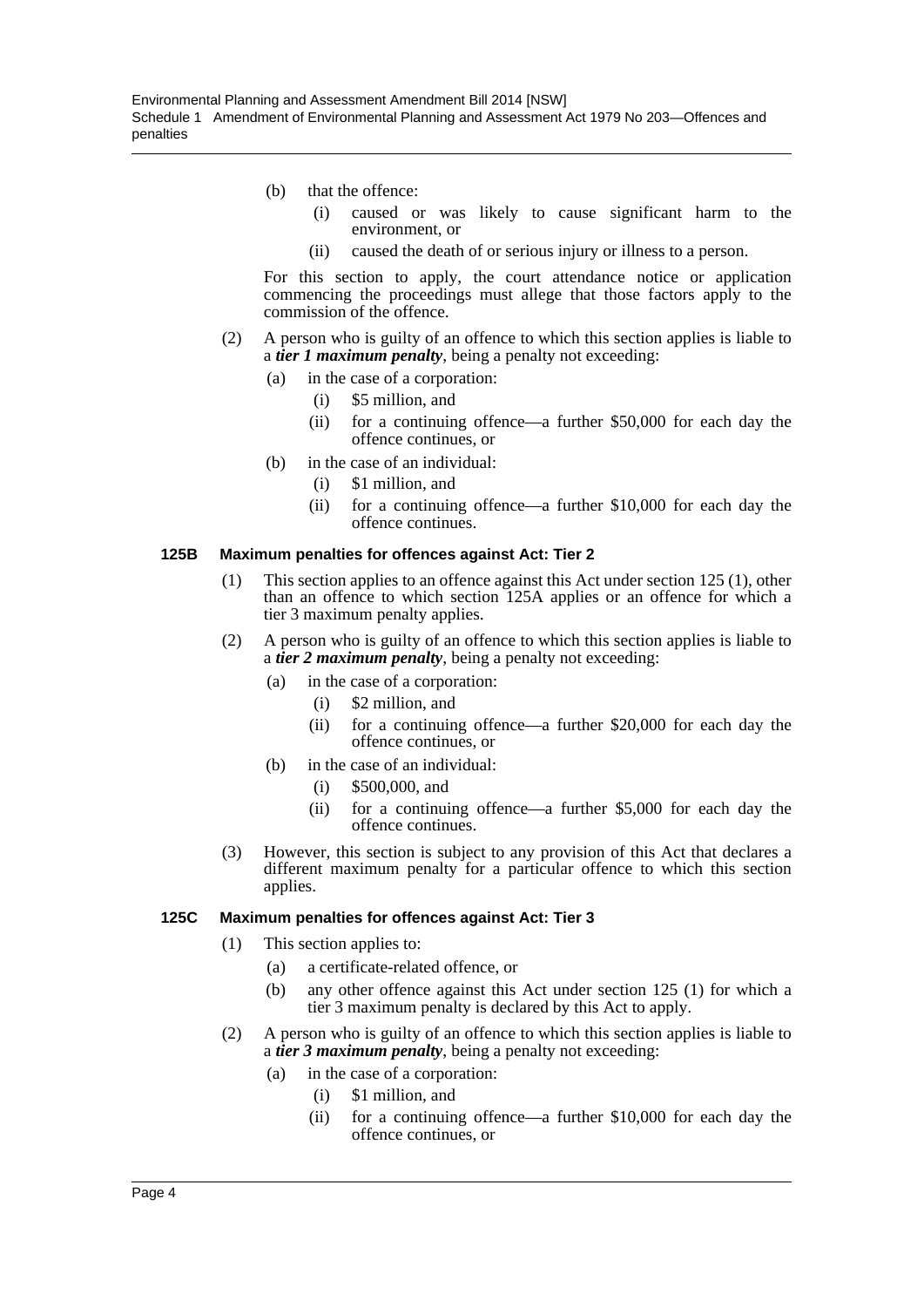- (b) in the case of an individual:
	- (i) \$250,000, and
	- (ii) for a continuing offence—a further \$2,500 for each day the offence continues.
- (3) In this section, a *certificate-related offence* is an offence under section 125 arising under any of the following provisions of this Act:
	- (a) section 81A (except subsections  $(2)$  (a),  $(2)$  (b) (i),  $(4)$  (a) and  $(4)$  (b)),
	- (b) section 85A (10A) and (11),
	- (c) section 86 (except subsections  $(1)$   $(a)$   $(i)$  and  $(2)$   $(a)$ ),
	- (d) section 109D,
	- (e) section 109E (3) (d) and (e),
	- (f) section 109F,
	- (g) section 109G,
	- (h) section 109H,
	- (i) section 109J.

# **125D Maximum penalties for offences against regulations**

- (1) This section applies to an offence against the regulations under section 125 (2).
- (2) A person who is guilty of an offence to which this section applies is liable to a penalty not exceeding \$110,000.
- (3) However, this section is subject to any provision of the regulations that prescribes a different maximum penalty for a particular offence to which this section applies.

#### **[9] Section 126 Additional provisions relating to penalties**

Omit section 126 (1) and (2).

#### **[10] Section 126 (2A)**

Insert before section 126 (3):

(2A) Part 8.3 of the *Protection of the Environment Operations Act 1997* (Court orders in connection with offences) applies to an offence against this Act or the regulations in the same way as it applies to an offence against that Act or the regulations under that Act, but only in relation to proceedings before the Court and subject to any modifications prescribed by the regulations under this Act.

**Note.** An offence under section 251 of that Act in relation to an order will become an offence against this Act.

#### **[11] Section 146A Smoke alarms in buildings providing sleeping accommodation**

Omit section 146A (3). Insert instead:

(3) The maximum penalty for an offence against the regulation arising under this section is \$550 (and not the maximum penalty of \$110,000 provided by section 125D for offences against other regulations).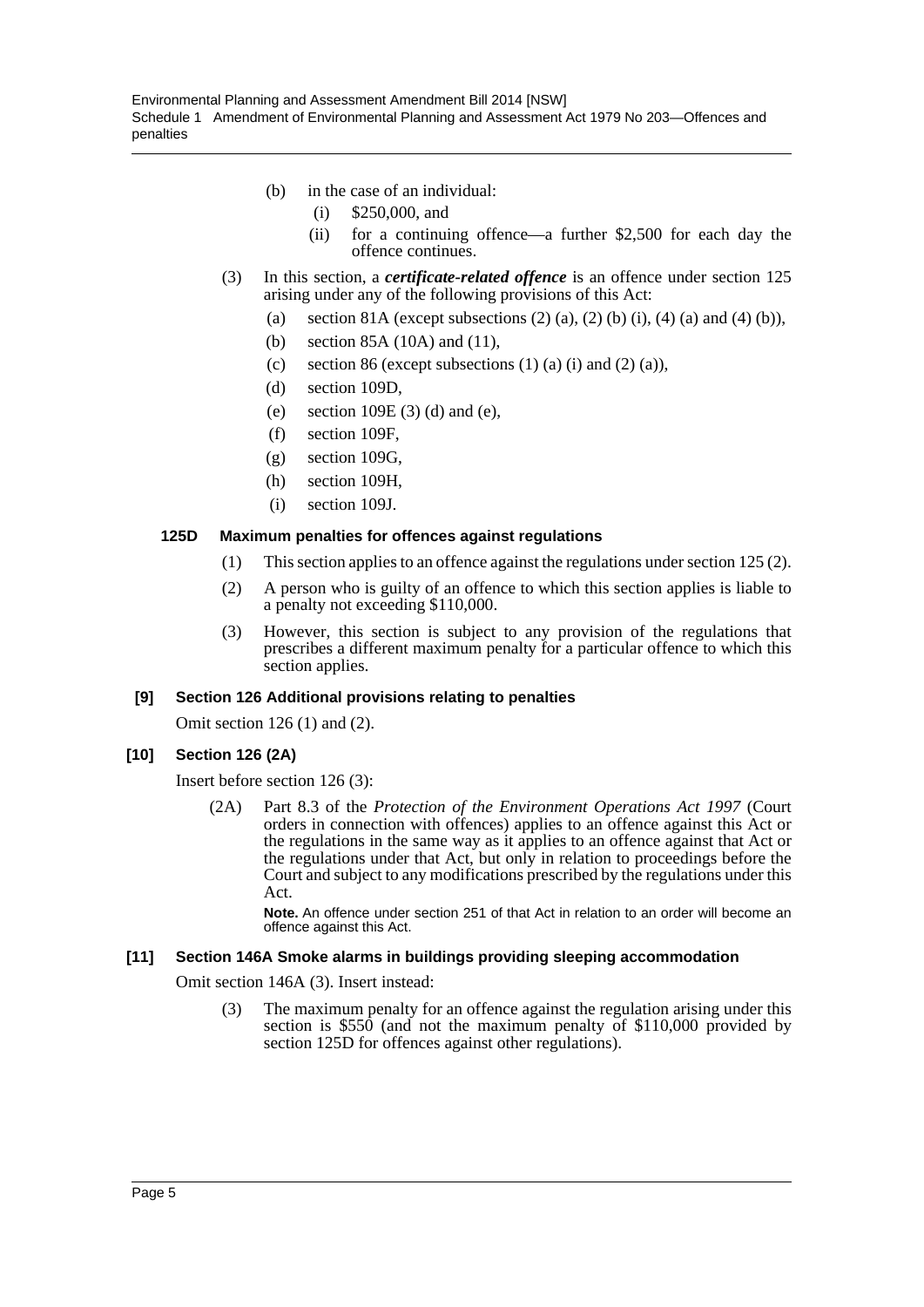Environmental Planning and Assessment Amendment Bill 2014 [NSW] Schedule 1 Amendment of Environmental Planning and Assessment Act 1979 No 203—Offences and penalties

#### **[12] Section 148 Disclosure and misuse of information**

Omit the penalty set out at the end of the section. Insert instead:

(5) The maximum penalty for an offence under section 125 arising under this section is a tier 3 maximum penalty or imprisonment for a period not exceeding 6 months, or both.

#### **[13] Section 148B**

Insert before section 149:

#### **148B Offence—false or misleading information**

- (1) A person must not provide information in connection with a planning matter that the person knows, or ought reasonably to know, is false or misleading in a material particular.
- (2) The maximum penalty for an offence under section 125 arising under this section is a tier  $\overline{3}$  maximum penalty.
- (3) For the purposes of this section, a person provides information in connection with a planning matter if:
	- (a) the person is an applicant for a consent, approval or certificate under this Act (or for the modification of any such consent, approval or certificate) and the information is provided by the applicant in or in connection with the application, or
	- (b) the person is engaged by any such applicant and the information is provided by that person for the purposes of the application, or
	- (c) the person is a proponent of proposed development and the information is provided in or in connection with a formal request to the Minister, a council, the Secretary or other planning authority for the making of provisions of an environmental planning instrument, Ministerial planning order, plan or other document under this Act in relation to the proposed development, or
	- (d) the person provides information in connection with any other matter or thing under this Act that the regulations declare to be the provision of information in connection with a planning matter for the purposes of this section.
- (4) An environmental impact statement or other document is part of information provided in connection with a matter if it forms part of or accompanies the matter or is subsequently submitted in support of the matter.

**Note.** The *Crimes Act 1900* contains other offences relating to false and misleading information: section 192G (Intention to defraud by false or misleading statementmaximum penalty 5 years imprisonment); sections 307A, 307B and 307C (False or misleading applications/information/documents—maximum penalty 2 years misleading applications/information/documents-maximum penalty 2 imprisonment or \$22,000, or both).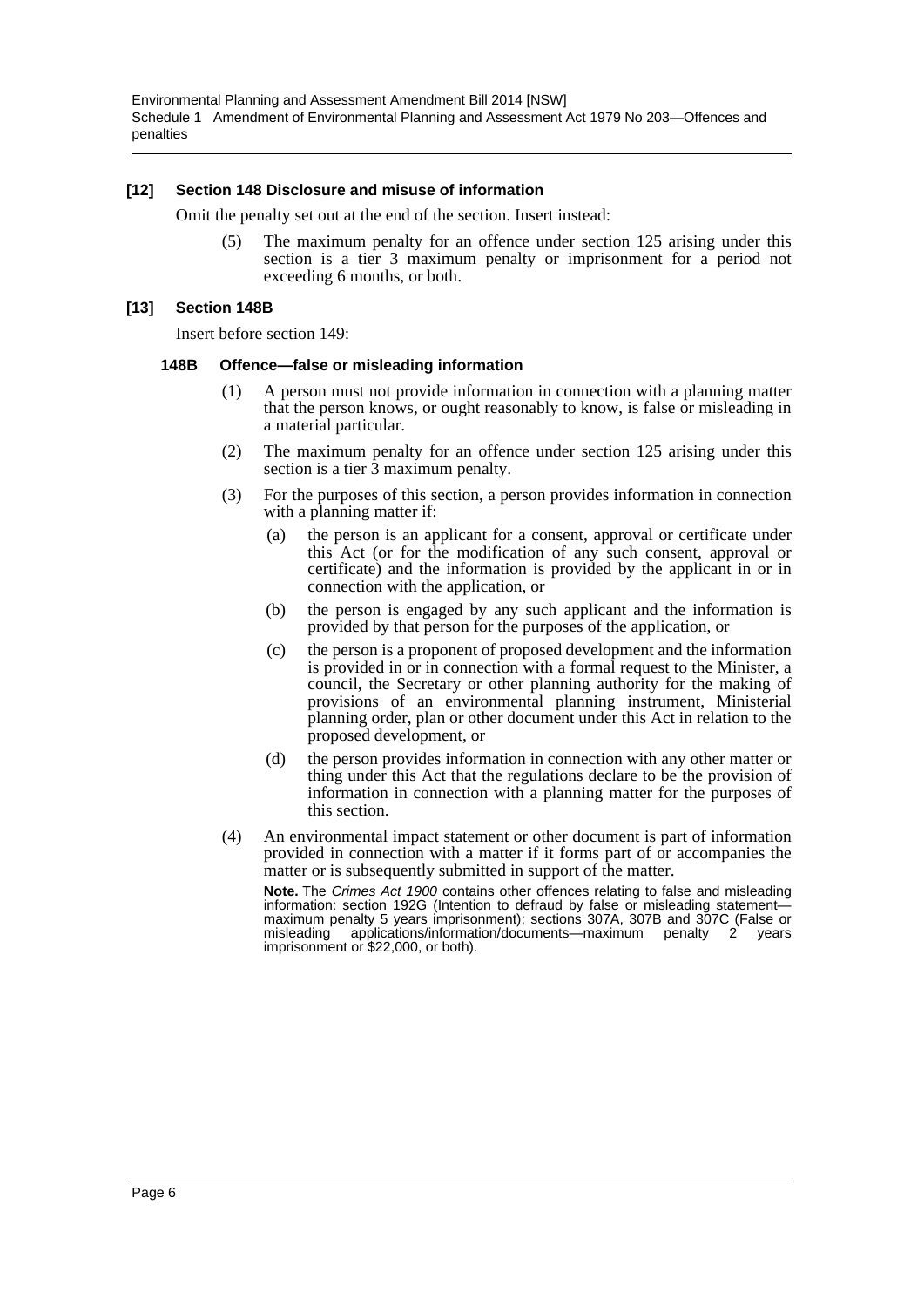# <span id="page-7-0"></span>**Schedule 2 Amendment of Environmental Planning and Assessment Act 1979 No 203—Enforcement powers**

# **[1] Part 6, Division 1A Local enforcement powers**

Omit the Division.

# **[2] Part 6, Division 1C**

Insert before Division 2 of Part 6:

# **Division 1C Investigative powers**

# **Subdivision 1 Preliminary**

# **119A Definitions**

In this Division:

*authorised fire officer* means an authorised fire officer within the meaning of section 121<sub>ZC</sub>.

#### *investigation authority* means:

- (a) a council, in relation to an investigation officer appointed by the council, or
- (b) the Secretary, in relation to any other investigation officer.

*investigation officer* means a person appointed as an investigation officer under this Division by the Secretary (a *departmental investigation officer*) or by a council (a *council investigation officer*).

*investigation purpose* means a purpose for which a power may be exercised under this Division.

*occupier* of premises means the person who has the management or control of the premises.

*records* includes plans, specifications, maps, reports, books and other documents (whether in writing, in electronic form or otherwise). *this Act* includes the regulations.

#### **119B Appointment of investigation officers**

- (1) The Secretary or a council may appoint persons (including any class of persons) as investigation officers for the purposes of this Division. **Note.** Because of the definition of *investigation officer*, a person appointed by the Secretary becomes a *departmental investigation officer* and a person appointed by the council becomes a *council investigation officer*.
- (2) A person's appointment as an investigation officer may be made generally, or made subject to conditions or restrictions or only for limited purposes.
- (3) A person's appointment as an investigation officer is to be made by written instrument (in the case of an individual appointment) or by notice published on the NSW planning portal or in the Gazette (in the case of the appointment of a class of persons).
- (4) Every investigation officer is to be provided by the investigation authority with an identification card as an investigation officer.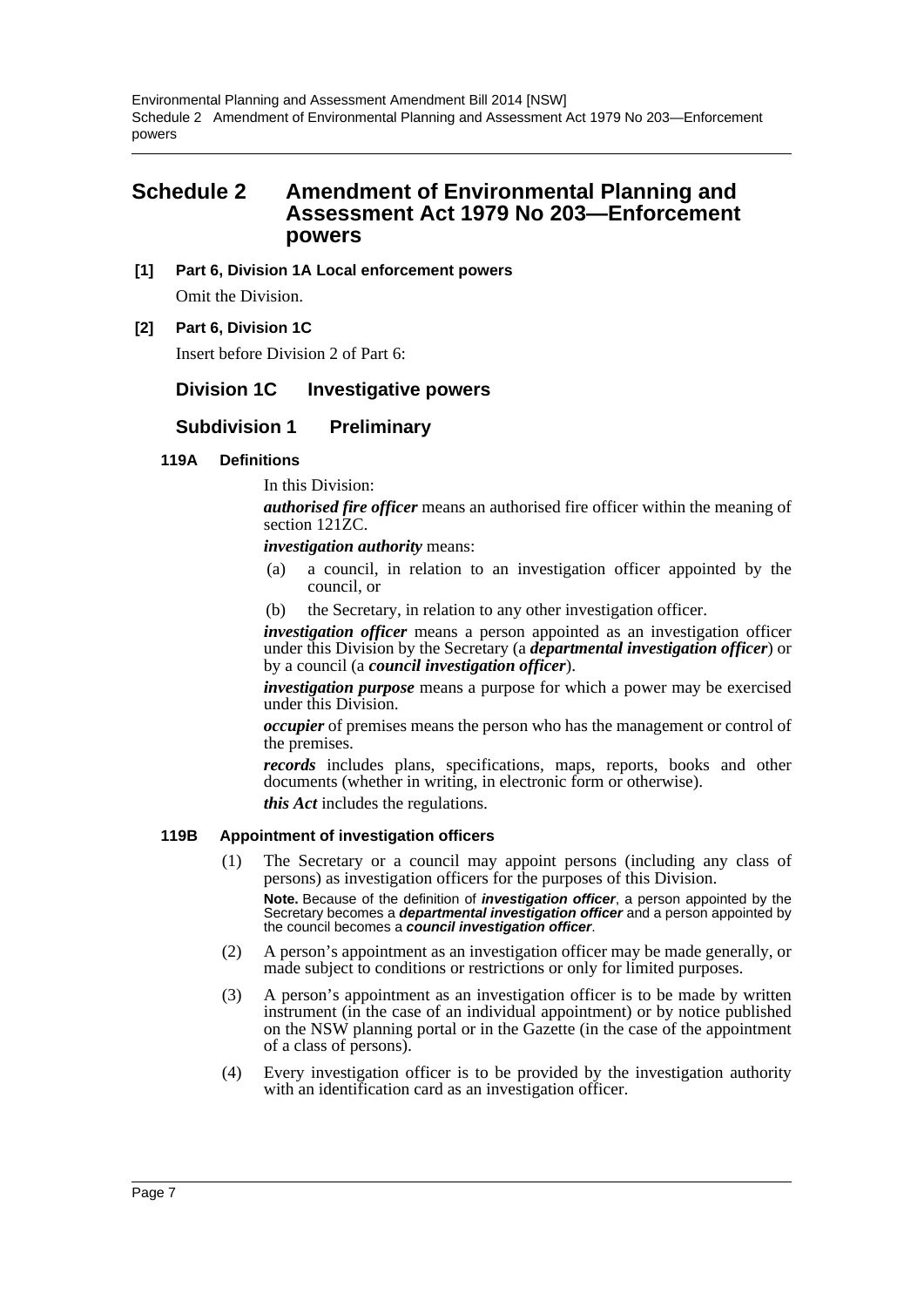(5) If persons of a class are appointed as investigation officers, they need not be provided with an identification card if the investigation authority is satisfied that they possess adequate identification as persons of that class.

#### **119C Purposes for which powers under Division may be exercised**

- (1) A departmental investigation officer may exercise powers under this Division for any of the following purposes:
	- (a) enabling the Minister or the Secretary to exercise their functions under this Act,
	- (b) determining whether there has been compliance with or a contravention of this Act, including any instrument, consent, approval or any other document or requirement issued or made under this Act,
	- (c) obtaining information or records for purposes connected with the administration of this Act,
	- (d) generally for administering this Act.
- (2) A council investigation officer may exercise powers under this Division for any of the following purposes:
	- (a) enabling a council to exercise its functions under this Act,
	- (b) at the request of the Commissioner of Fire and Rescue NSW, determining whether or not adequate provision for fire safety has been made in or in connection with a building.
- (3) Nothing in this Division affects any function under any other provision of this Act or under any other Act.

#### **Subdivision 2 Powers of entry and search**

#### **119D Powers of investigation officers to enter premises**

- (1) An investigation officer may enter:
	- (a) any premises at which the officer reasonably suspects that any industrial, agricultural or commercial activities are being carried out at any time during which those activities are being carried out there, and
	- (b) any other premises—at any reasonable time.
- (2) An investigation officer may enter a part of premises used for residential purposes only:
	- (a) with the consent of the occupier, or
	- (b) under the authority of a search warrant issued under this Division, or
	- (c) if it is necessary to do so to inspect work being carried out under a consent, approval or certificate under this Act, or
	- (d) if a building certificate has been sought under this Act and it is necessary to do so to inspect the premises for the purpose of issuing the certificate.
- (3) An investigation officer may enter any premises under the authority of a search warrant issued under this Division.
- (4) The power to enter premises authorises entry by foot or by means of a motor vehicle or other vehicle, or in any other manner.
- (5) Reasonable force may be used to enter premises under this Division.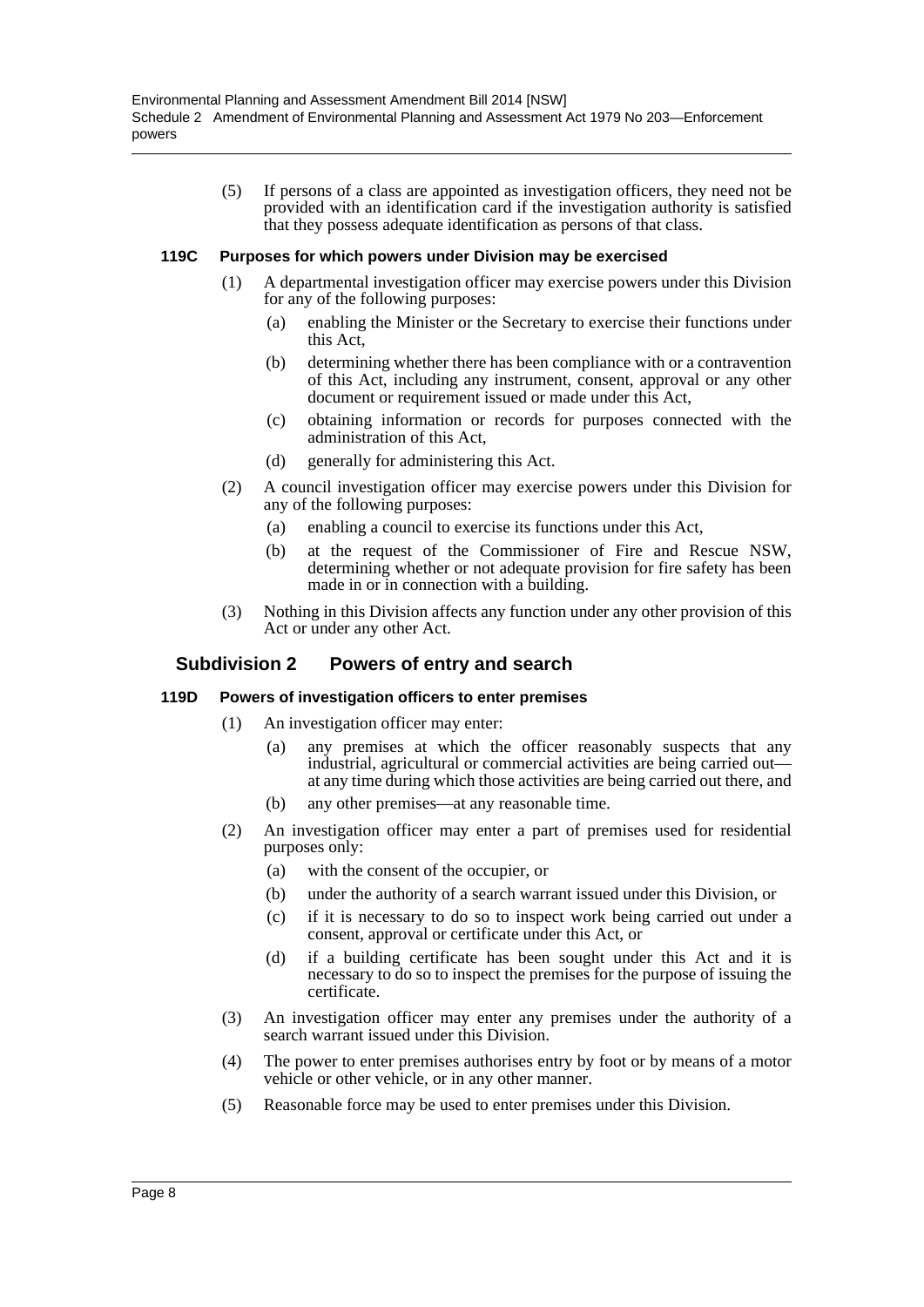(6) An investigation officer may enter premises under this Division with the aid of such investigation officers, police officers or other persons as the investigation officer considers necessary.

#### **119E Notice of entry of residential premises**

- (1) This section applies to the entry into any part of premises used for residential purposes only for the purpose of inspecting work being carried out under a consent, approval or certificate under this Act or for the purpose of issuing a building certificate sought in respect of the premises.
- (2) An investigation officer or the investigation authority must give the owner or occupier of the premises written notice of the intention to enter the premises before a person authorised to enter premises under this Division does so.
- (3) The notice must specify the day on which the person intends to enter the premises and must be given before that day.
- (4) Notice is not required to be given:
	- (a) if entry to the premises is made with the consent of the owner or occupier of the premises, or
	- (b) if entry to the premises is made under the of authority of a search warrant issued under this Division, or
	- (c) if entry to the premises is required because of the existence or reasonable likelihood of a serious risk to health or safety, or
	- (d) if entry is required urgently and the case is one in which the investigation authority has authorised in writing (either generally or in the particular case) entry without notice.

#### **119F Powers of investigation officers to do things at premises**

- (1) An investigation officer who lawfully enters premises may do anything that the officer thinks is necessary to be done for an investigation purpose, including (but not limited to) the following things:
	- (a) examine and inspect any works, plant or other article,
	- (b) take and remove samples,
	- (c) make such examinations, inquiries and tests as the officer thinks necessary,
	- (d) take such photographs, films, audio, video and other recordings as the officer thinks necessary,
	- (e) for the purpose of an inspection:
		- (i) open any ground and remove any flooring and take any measures that may be necessary to ascertain the character and condition of the premises and of any pipe, sewer, drain, wire or fitting, and
		- (ii) require the opening, cutting into or pulling down of any work if the officer has reason to believe or suspect that anything on the premises has been done in contravention of this Act,
	- (f) take measurements, make surveys and take levels and, for those purposes, dig trenches, break up the soil and set up any posts, stakes or marks,
	- (g) require records to be produced for inspection,
	- (h) examine and inspect any records,
	- (i) copy any records,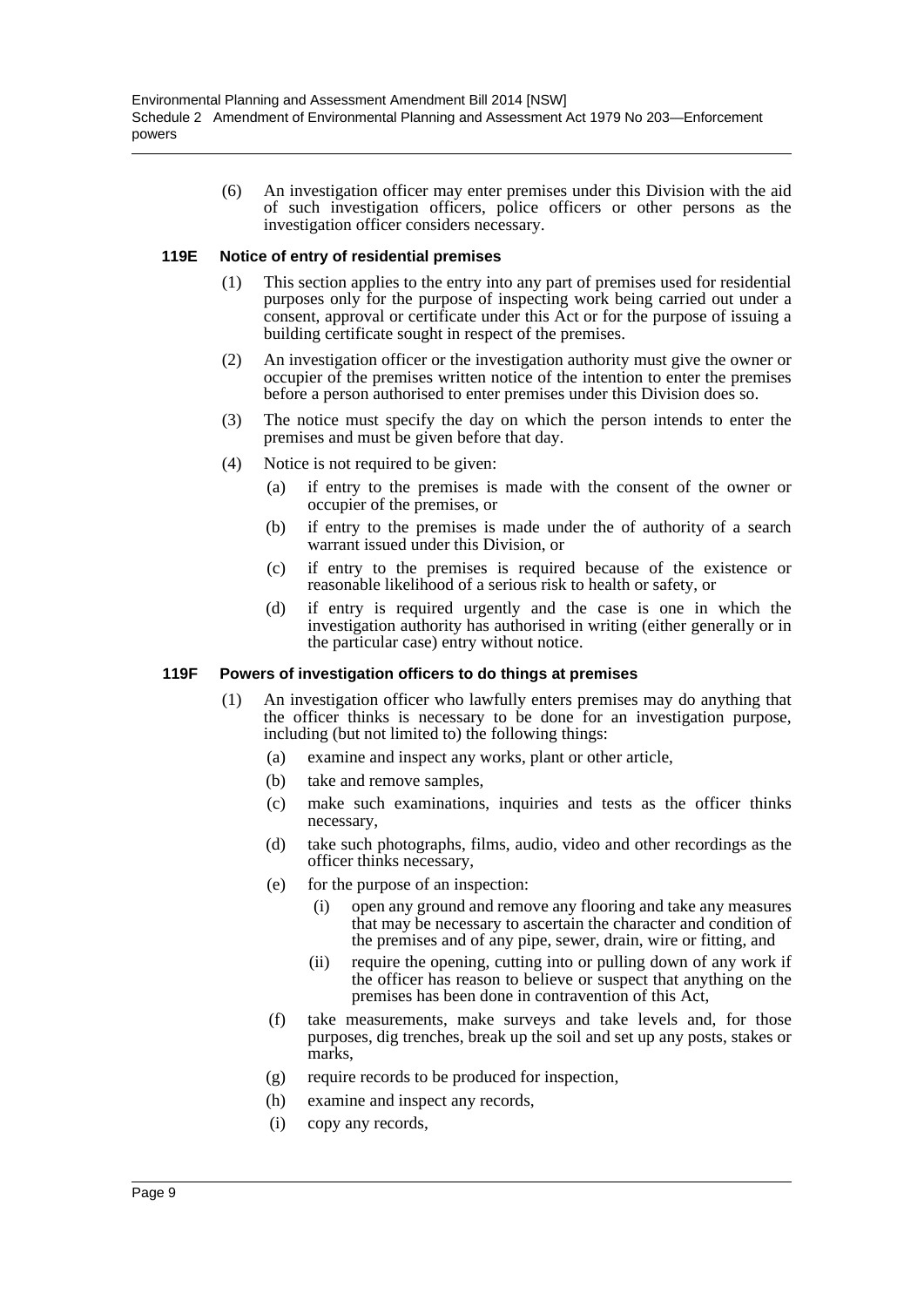- (j) seize anything that the officer has reasonable grounds for believing is connected with an offence against this Act,
- (k) do any other thing the officer is empowered to do under this Division.
- (2) The power to seize anything connected with an offence includes a power to seize:
	- (a) a thing with respect to which the offence has been committed, and
	- (b) a thing that will afford evidence of the commission of the offence, and
	- (c) a thing that was used for the purpose of committing the offence.

A reference to any such offence includes a reference to an offence that there are reasonable grounds for believing has been committed.

#### **119G Search warrants**

- (1) An investigation officer may apply to an eligible issuing officer for the issue of a search warrant if the investigation officer believes on reasonable grounds that this Act is being or has been contravened at any premises.
- (2) An eligible issuing officer to whom such an application is made may, if satisfied that there are reasonable grounds for doing so, issue a search warrant authorising an investigation officer named in the warrant:
	- (a) to enter the premises, and
	- (b) to exercise any function of an investigation officer under this Division.
- (3) Division 4 of Part 5 of the *Law Enforcement (Powers and Responsibilities) Act 2002* applies to a search warrant issued under this section.
- (4) In this section:

*eligible issuing officer* means an authorised officer within the meaning of the *Law Enforcement (Powers and Responsibilities) Act 2002*.

#### **119H Care to be taken**

- (1) An investigation officer must do as little damage as possible in the exercise of a power to enter or search premises under this Division. The investigation authority must provide, if necessary, other means of access in place of any taken away or interrupted by an investigation officer.
- (2) As far as practicable, entry on to fenced land is to be made through an existing opening in the enclosing fence. If entry by that means is not practicable, a new opening may be made in the enclosing fence, but the fence is to be fully restored when the need for entry ceases.

#### **119I Notification of use of force**

- (1) An investigation officer who uses force for the purpose of gaining entry to premises must promptly advise the investigation authority.
- (2) The investigation authority must give notice of the entry to such persons or authorities as appear to the investigation authority to be appropriate in the circumstances.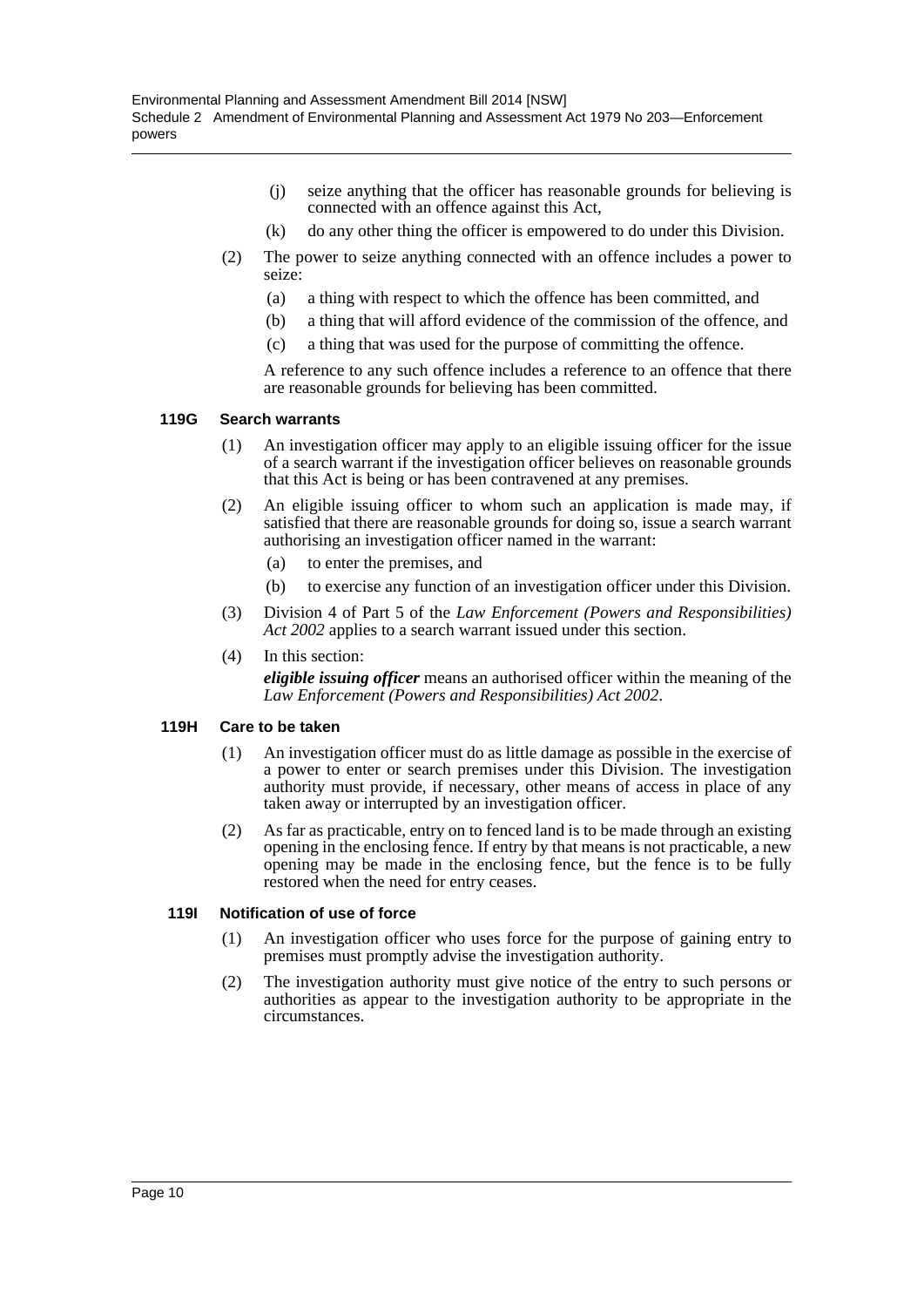# **Subdivision 3 Powers to obtain information**

#### **119J Requirement to provide information and records**

- (1) An investigation officer may, by notice in writing given to a person, require the person to furnish to the officer such information or records (or both) as the notice requires in connection with an investigation purpose.
- (2) The notice must specify the manner in which information or records are required to be furnished and a reasonable time by which the information or records are required to be furnished.
- (3) The notice may only require a person to furnish existing records that are in the person's possession or that are within the person's power to obtain lawfully.
- (4) The person to whom any record is furnished under this section may take copies of it.
- (5) If any record required to be furnished is in electronic, mechanical or other form, the notice requires the record to be furnished in written form, unless the notice otherwise provides.
- (6) An investigation officer may exercise a power under this section whether or not a power of entry is being or has been exercised.

#### **119K Power of investigation officers to require answers and record evidence**

- (1) An investigation officer may require a person to answer questions in relation to a matter connected with an investigation purpose if the officer suspects on reasonable grounds:
	- (a) that it is necessary to require information about the matter for that purpose, and
	- (b) that the person has knowledge of the matter.
- (2) The investigation authority may require a corporation to nominate a director or officer of the corporation who is authorised to represent the corporation for the purposes of answering questions under this section.
- (3) An investigation officer may, by notice in writing, require a person to attend at a specified place and time to answer questions under this section if attendance at that place is reasonably required in order that the questions can be properly put and answered.
- (4) The place and time at which a person may be required to attend is to be:
	- (a) a place or time nominated by the person, or
	- (b) if the place and time nominated is not reasonable in the circumstances or a place and time is not nominated by the person, a place and time nominated by the investigation officer that is reasonable in the circumstances.
- (5) An investigation officer may exercise a power under this section whether or not a power of entry is being or has been exercised.

#### **119L Recording of evidence**

- (1) An investigation officer may cause any questions and answers to questions given under this Division to be recorded if the officer has informed the person who is to be questioned that the record is to be made.
- (2) A record may be made using sound recording apparatus or audio visual apparatus, or any other method determined by the investigation officer.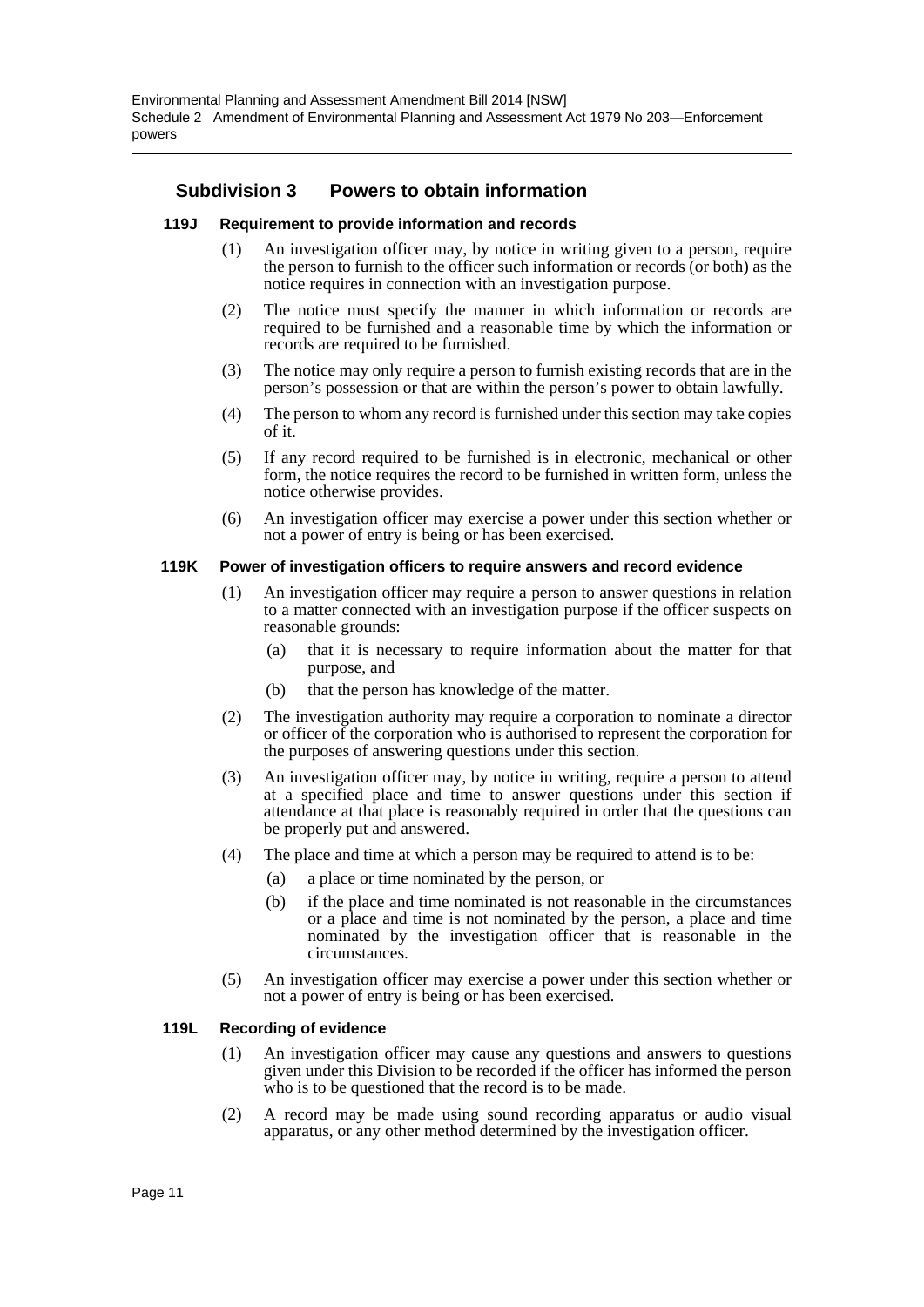- (3) A copy of any such record must be provided by the investigation officer to the person who is questioned as soon as practicable after it is made.
- (4) A record may be made under this section despite the provisions of any other law.

# **Subdivision 4 Miscellaneous provisions applying to exercise of powers**

# **119M Offences**

- (1) A person must not, without reasonable excuse, fail to comply with a requirement made of the person by an investigation officer in accordance with this Division.
- (2) A person must not furnish any information or do any other thing in purported compliance with a requirement made under this Division that the person knows is false or misleading in a material respect.
- (3) A person must not intentionally delay or obstruct an investigation officer in the exercise of the officer's powers under this Division.
- (4) The maximum penalty for an offence under section 125 arising under this section is a tier  $\hat{3}$  maximum penalty.

# **119N Identification card to be produced**

- (1) An investigation officer who is exercising a function under this Division must produce the officer's identification card, if requested to do so by a person affected by the exercise of the function.
- (2) In this section, *identification card* means an identification card issued under section 119B (4) or identification of the kind referred to in section 119B (5).

#### **119O Assistance for investigation officers**

The investigation authority may, by notice in writing given to the owner or occupier of premises, require the owner or occupier to provide reasonable assistance and facilities to an investigation officer in the exercise of the officer's powers under this Division. The notice is to specify the assistance and facilities to be provided and the time and manner in which they are to be provided.

#### **119P Compensation**

The State must compensate all interested parties for any damage caused by a departmental investigation officer (and a council must compensate all interested parties for any damage caused by a council investigation officer) in exercising a power of entering premises but not any damage caused by the exercise of any other power, unless the occupier obstructed or hindered the officer in the exercise of the power of entry.

#### **119Q Recovery of cost of entry and inspection**

If, as a result of an inspection of premises under this Division by an investigation officer, the investigation authority requires any work to be carried out on or in the premises, the investigation authority may recover the reasonable costs of the entry and inspection from the owner or occupier of the premises.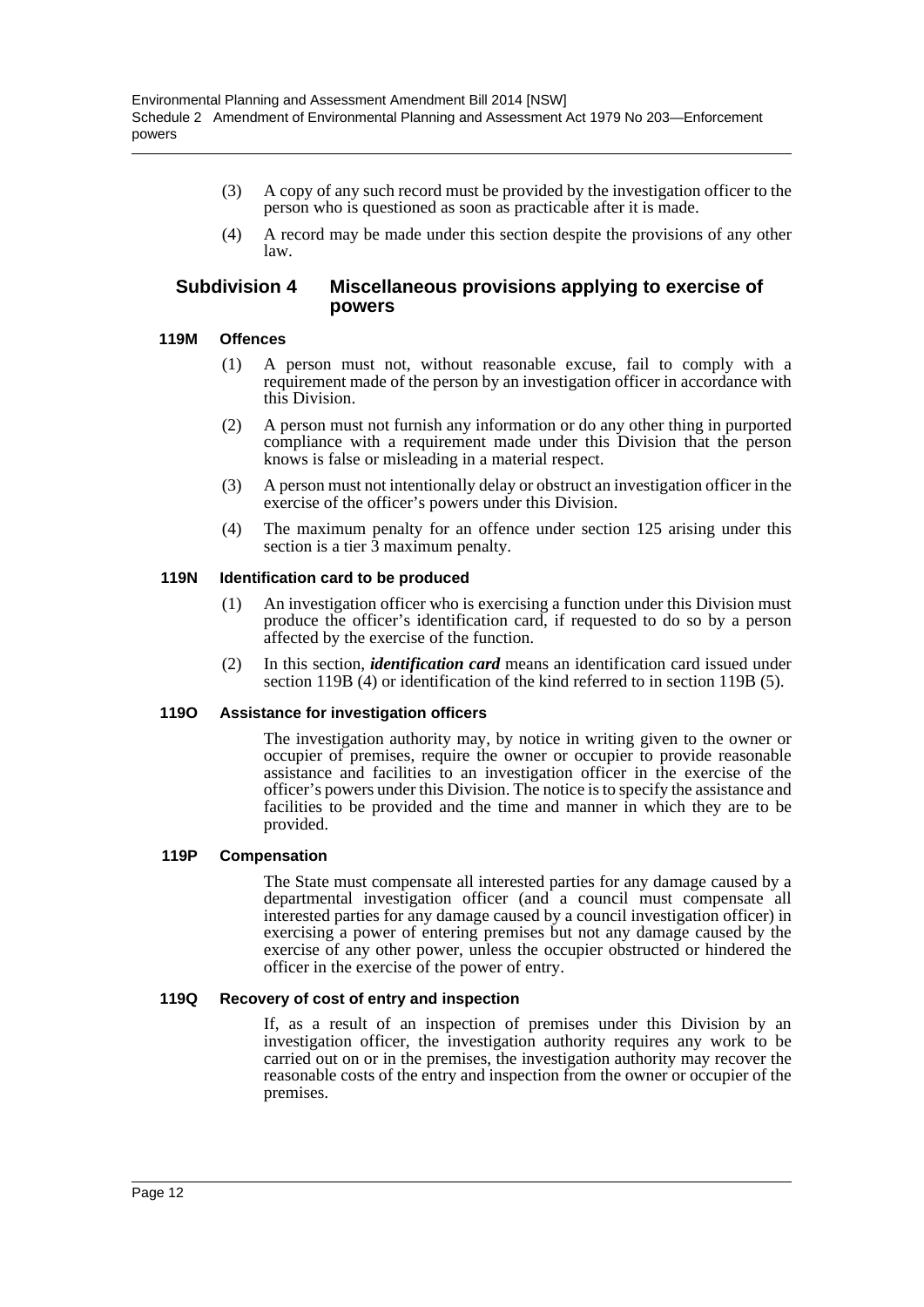#### **119R Notices**

- (1) More than one notice under a provision of this Division may be given to the same person.
- (2) A notice given under this Division may be revoked or varied by a subsequent notice or notices (including by extending the time for compliance with the notice).
- (3) A notice may be given under this Division to a person in respect of a matter or thing even though the person is outside the State, or the matter or thing occurs or is located outside the State, so long as the matter or thing affects the environment of this State.

#### **119S Provisions relating to requirements to furnish records or information or answer questions**

#### (1) **Warning to be given on each occasion**

A person is not guilty of an offence of failing to comply with a requirement under this Division to furnish records or information or to answer a question unless the person was warned on that occasion that a failure to comply is an offence.

#### (2) **Self-incrimination not an excuse**

A person is not excused from a requirement under this Division to furnish records or information or to answer a question on the ground that the record, information or answer might incriminate the person or make the person liable to a penalty.

#### (3) **Information or answer not admissible if objection made**

However, any information furnished or answer given by a natural person in compliance with a requirement under this Division is not admissible in evidence against the person in criminal proceedings (except proceedings for an offence under this Division) if:

- (a) the person objected at the time to doing so on the ground that it might incriminate the person, or
- (b) the person was not warned on that occasion that the person may object to furnishing the information or giving the answer on the ground that it might incriminate the person.

#### (4) **Records admissible**

Any record furnished by a person in compliance with a requirement under this Division is not inadmissible in evidence against the person in criminal proceedings on the ground that the record might incriminate the person.

#### (5) **Further information**

Further information obtained as a result of a record or information furnished or of an answer given in compliance with a requirement under this Division is not inadmissible on the ground:

- (a) that the record or information had to be furnished or the answer had to be given, or
- (b) that the record or information furnished or answer given might incriminate the person.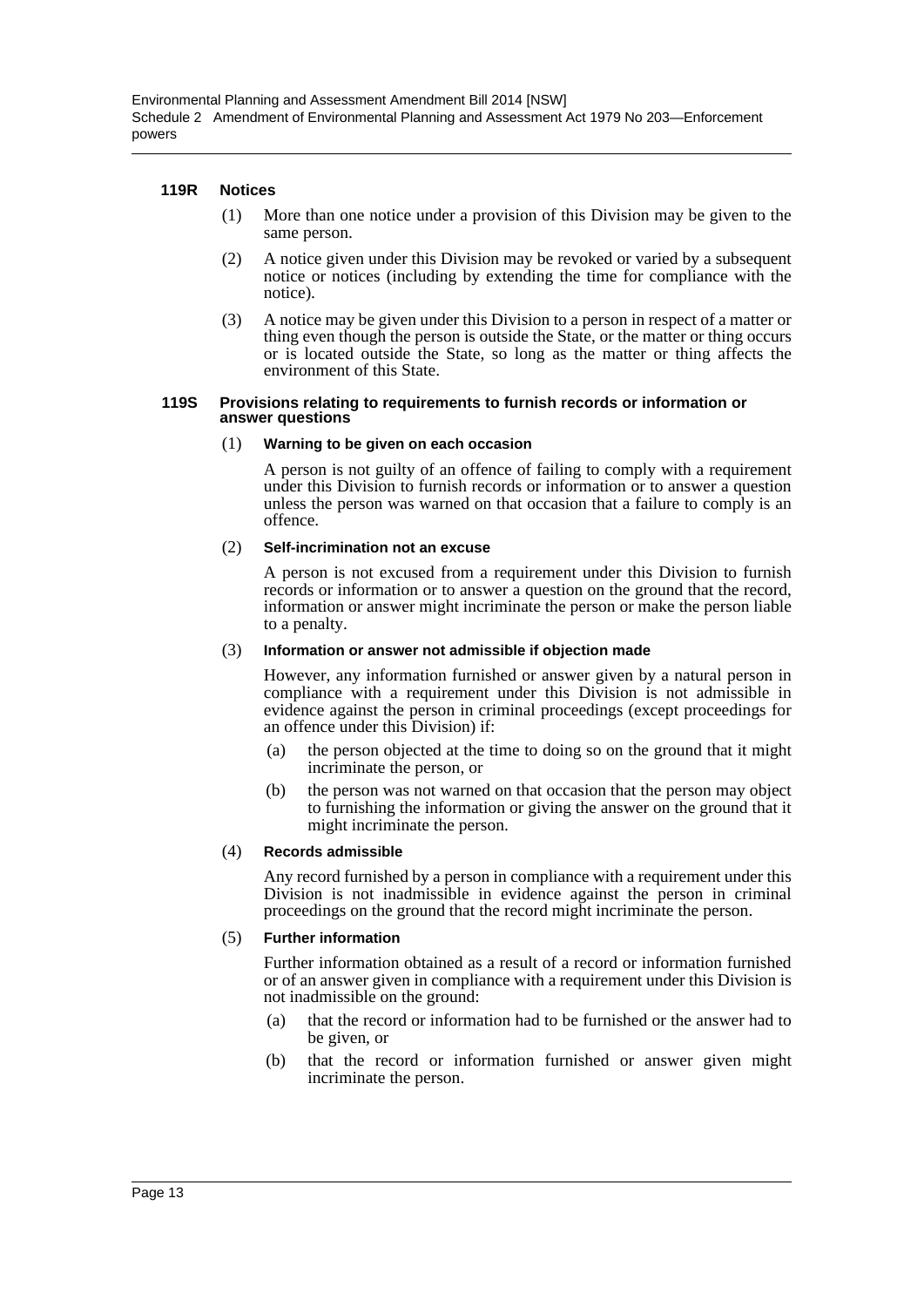#### **119T Fire brigades inspection powers**

- (1) An authorised fire officer may exercise the powers of an investigation officer under this Division for the purpose of inspecting a building to determine whether or not:
	- (a) adequate provision for fire safety has been made in or in connection with the building, or
	- (b) the fire safety provisions prescribed for the purposes of this section by the regulations have been complied with.
- (2) An authorised fire officer cannot inspect premises under this section (other than places of shared accommodation) for the purposes of determining whether or not adequate provision for fire safety has been made except:
	- (a) when requested to do so by the council of the area in which the building is located, or
	- (b) when requested to do so by a person who holds himself or herself out as the owner, lessee or occupier of the building, or
	- (c) when the Commissioner of Fire and Rescue NSW has received a complaint in writing that adequate provision for fire safety has not been made concerning the building.
- (3) A council must, at the request of the Commissioner of Fire and Rescue NSW, make available a council investigation officer for the purposes of an inspection under this section, and the officer concerned is to be present during the inspection.
- (4) The Commissioner of Fire and Rescue NSW must send a report of any inspection carried out under this section to the council concerned.
- (5) This Division applies (subject to the regulations) to an authorised fire officer in the same way that it applies to a council investigation officer. For that purpose (and subject to the regulations), a reference in this Division to the investigating authority is taken to be a reference to the Commissioner of Fire and Rescue NSW.
- (6) A council must, at the written request of the Commissioner of Fire and Rescue NSW, cause any building specified in the request to be inspected for the purpose of determining whether or not adequate provision for fire safety has been made in or in connection with the building. As soon as practicable after such an inspection has been carried out, the council must send a report of the inspection to the Commissioner.

#### **119U Accredited certifiers**

- (1) The regulations may confer on an accredited certifier specified powers of a council investigation officer under this Division for the purpose of exercising functions under this Act as an accredited certifier.
- (2) This Act applies (subject to the regulations) to any such accredited certifier in the same way that it applies to a council investigation officer.

#### **[3] Section 121ZC Powers of fire brigades**

Omit "section 118L" from section 121ZC (1). Insert instead "section 119T".

#### **[4] Section 121ZD Inspection reports by fire brigades**

Omit "section 118L" from section 121ZD (1). Insert instead "section 119T".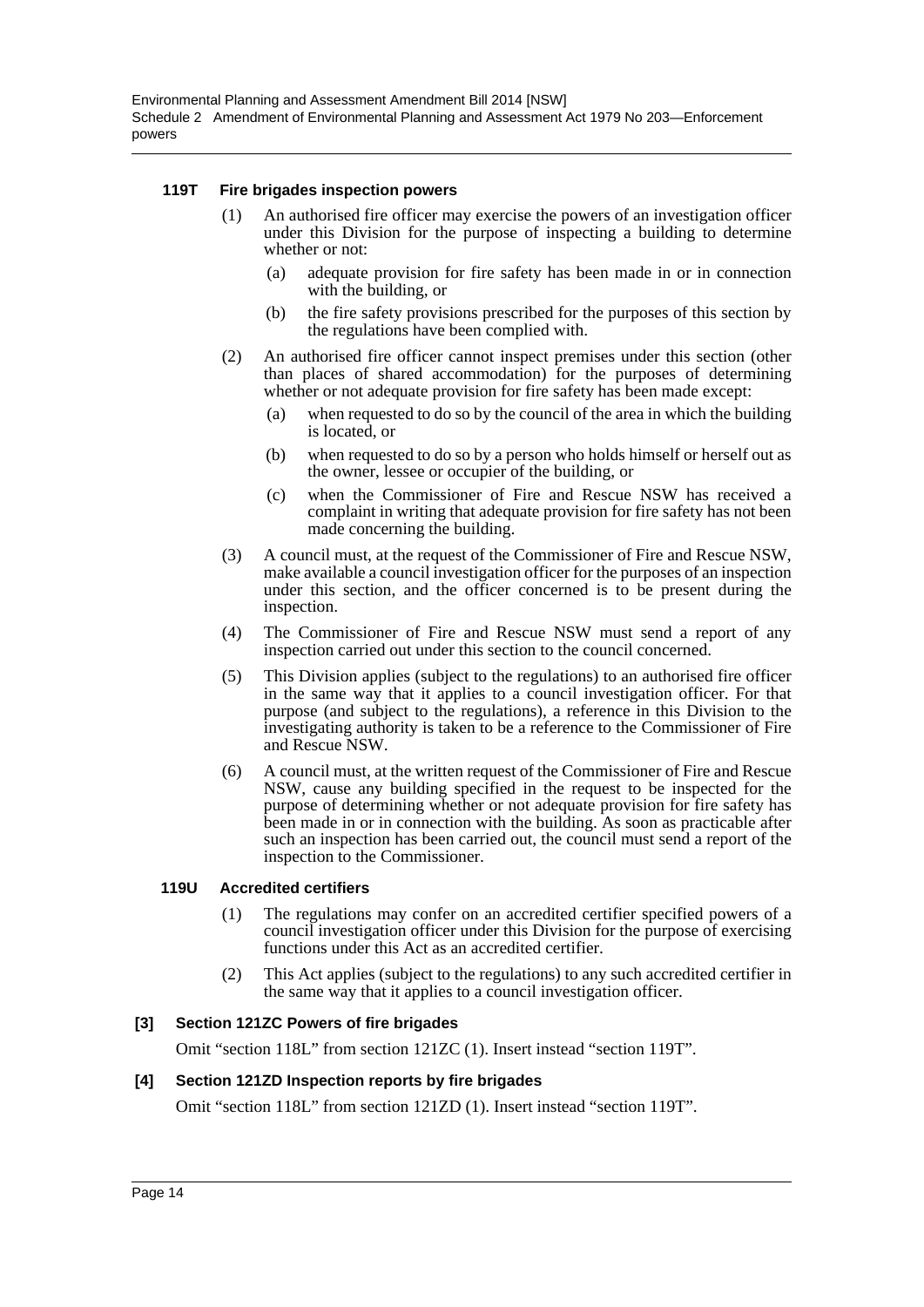Environmental Planning and Assessment Amendment Bill 2014 [NSW] Schedule 2 Amendment of Environmental Planning and Assessment Act 1979 No 203—Enforcement powers

#### **[5] Section 121ZS**

Omit the section. Insert instead:

#### **121ZS Enforcement of orders by cessation of utilities**

- (1) This section applies in relation to a failure to comply with any of the following orders:
	- (a) a brothel closure order,
	- (b) an order to cease the use of premises for such classes of residential, tourist or other development as are prescribed by the regulations.
- (2) In this section, the *Court* means the Land and Environment Court and, in relation to a brothel closure order, includes the Local Court.
- (3) If a person fails to comply with an order to which this section applies, the Court may, on the application of the person who gave the order, make an order (a *utilities order*) directing that a provider of water, electricity or gas to the premises concerned cease to provide those services.
- (4) A utilities order is not to be made in respect of a failure to comply with an order (other than a brothel closure order) unless the Court is satisfied that the failure has caused or is likely to cause a significant adverse impact on health, safety or public amenity.
- (5) A utilities order may apply to the whole or part of the premises.
- (6) A utilities order ceases to have effect on the date specified in the utilities order, or 3 months after the order is made, whichever occurs first.
- (7) An application for a utilities order must not be made unless not less than 7 days notice of the proposed application is given to the following persons:
	- (a) any person to whom the brothel closure or other order was given,
	- (b) any provider of water, electricity or gas to the premises who is affected by the application,
	- (c) any owner or occupier of the premises.
- (8) An owner or occupier of premises, or a provider of water, electricity or gas to premises, who is affected by an application for a utilities order is entitled to be heard and represented in proceedings for the order.
- (9) In determining whether to make a utilities order, the Court is to take into consideration the following matters:
	- (a) the effects of the failure to comply with the brothel closure or other order,
	- (b) the uses of the premises,
	- (c) the impact of the order on the owner, occupier or other users of the premises,
	- (d) whether health, safety or public amenity will be adversely affected by the order,
	- (e) any other matter the Court thinks appropriate.
- (10) A utilities order must not be made for premises, or any part of premises, used for residential purposes unless the regulations authorise the making of a utilities order.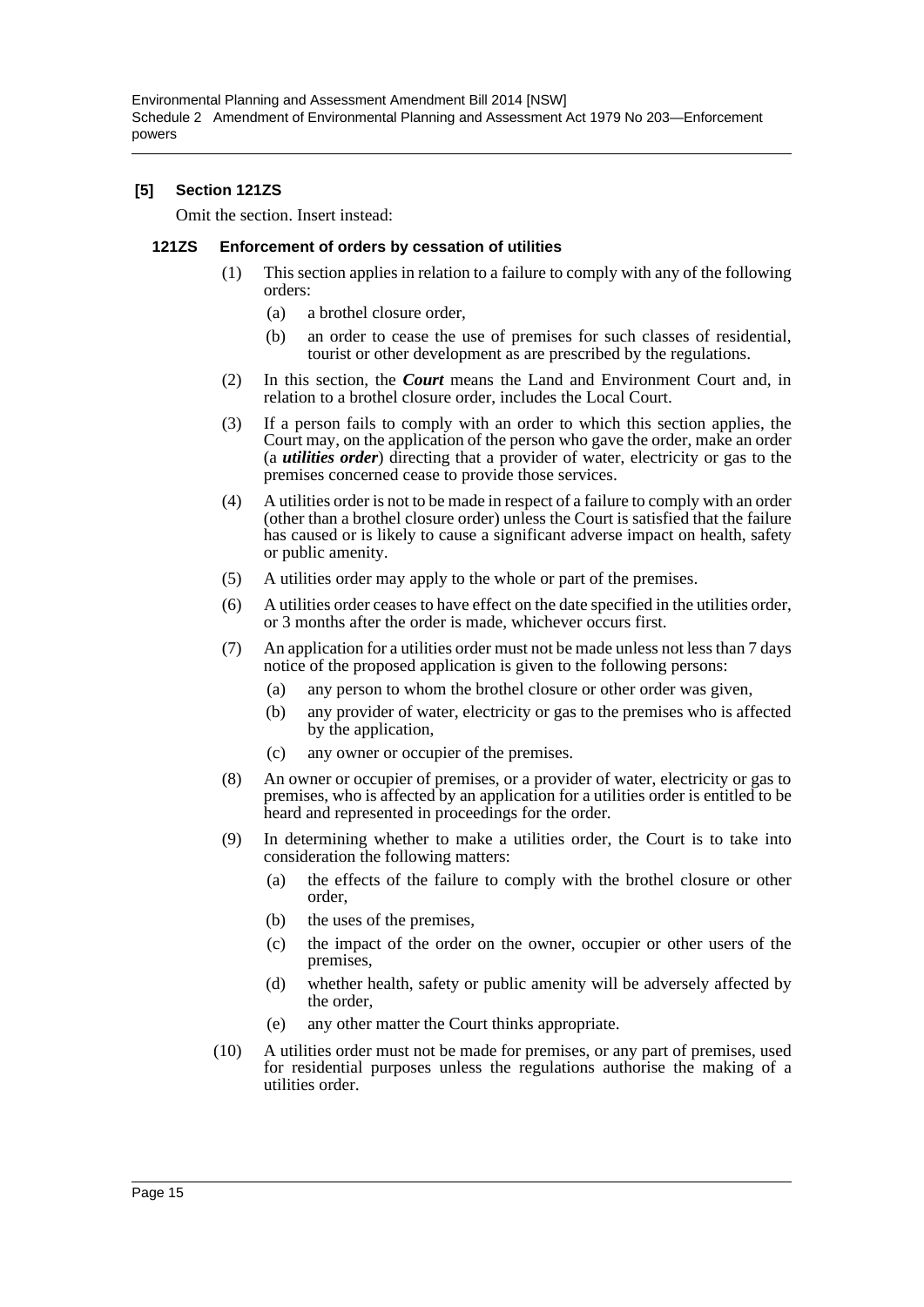- (11) A provider of water, electricity or gas must comply with a utilities order, despite any other law or agreement or arrangement applying to the provision of water, electricity or gas to the premises, or part of the premises, concerned.
- (12) No compensation is payable to any person for any damage or other loss suffered by that person because of the making or operation of a utilities order or this section.
- (13) A provider of water, electricity or gas must not, during a period that a utilities order is in force in relation to premises, or part of premises, require payment for the provision of water, electricity or gas services to the premises or part of the premises (other than services related to the implementation of the order).
- (14) The Court may make a utilities order when it determines an appeal against a brothel closure or other order, if subsections (7) and (8) have been complied with.

# **[6] Section 122E Offences**

Omit "an authorised officer under Division 2C" from section 122E (3) (c).

Insert instead "a departmental investigation officer under Division 1C".

# **[7] Part 6, Division 2C Departmental enforcement powers**

Omit the Division.

# **[8] Section 127 Proceedings for offences**

Omit section 127 (5A). Insert instead:

- (5A) However, proceedings for any such offence may also be commenced within, but not later than, 2 years after the date on which evidence of the alleged offence first came to the attention of:
	- (a) in relation to proceedings for an offence instituted by or with the consent of the Secretary or a member of staff of the Department—any investigation officer who is a member of the staff of the Department, or
	- (b) in relation to proceedings for an offence instituted by or with the consent of a council or a member of staff of a council—any investigation officer who is a member of the staff of that council, or
	- (c) in relation to proceedings for an offence instituted by any other person—any investigation officer.

In this subsection, *investigation officer* means an investigation officer within the meaning of Division 1C, whether or not the person has the functions of an investigation officer in connection with the offence concerned.

# **[9] Section 127 (5B)**

Omit "an authorised officer" wherever occurring.

Insert instead "any such investigation officer".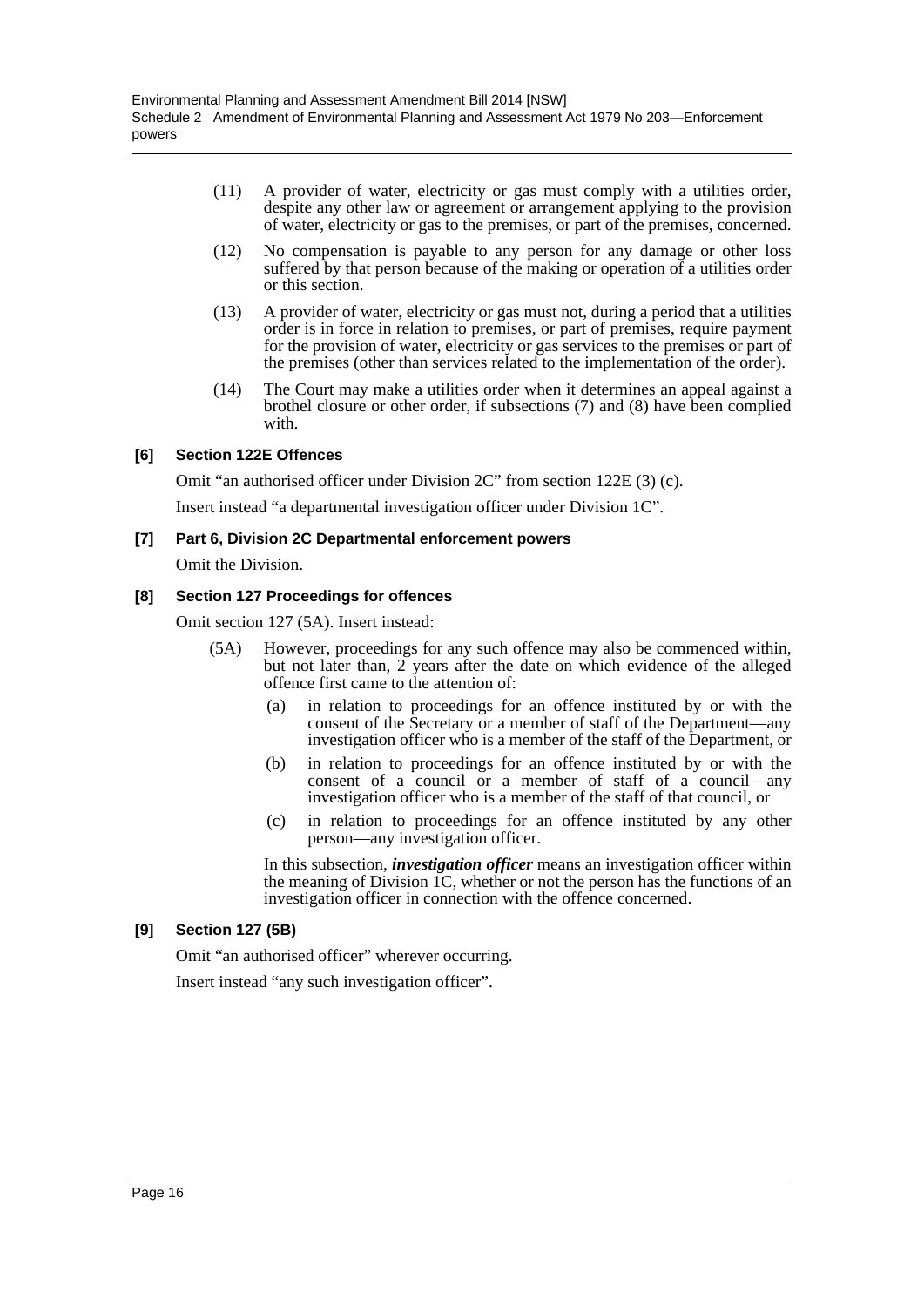# <span id="page-17-0"></span>**Schedule 3 Amendment of Environmental Planning and Assessment Act 1979 No 203—ePlanning**

# **[1] Section 4 Definitions**

Insert in alphabetical order in section 4 (1):

*Ministerial planning order* means an order made by the Minister and published on the NSW planning portal.

*NSW planning portal* means the website with the URL of www.planningportal.nsw.gov.au, or any other website, used by the Secretary to provide public access to documents or other information in the NSW planning database.

# **[2] Section 4 (6)**

Omit "by order published in the Gazette". Insert instead "by Ministerial planning order".

# **[3] Section 4 (15)**

Insert after section 4 (14):

(15) A reference in this Act to a map includes a reference to a spatial dataset.

# **[4] Section 23 Delegation**

Omit "published in the Gazette" from section 23 (7). Insert instead "published on the NSW planning portal".

# **[5] Section 54 Relevant planning authority**

Omit "by order published in the Gazette" from section 54 (6). Insert instead "by Ministerial planning order".

**[6] Section 82D Effect of review of decisions**

Omit section 82D (4).

# **[7] Section 83 Date from which consent operates**

Omit section 83 (1). Insert instead:

- (1) Subject to subsections (2) and (3), if a determination is made by the granting of consent, consent becomes effective and operates on and from:
	- (a) the date the determination is registered on the NSW planning portal, or
	- (b) in the case of designated development to which an objection has been made in accordance with section 79 (5) (being consent that was not granted under section 80 (6) or (7) following the holding of a public hearing by the Planning Assessment Commission)—the end of 28 days after the date the determination is registered on the NSW planning portal.

# **[8] Section 83 (2) (b)**

Omit "operates from the date of the determination of that appeal".

Insert instead "operates (subject to any order of the court) on and from the date the decision is registered on the NSW planning portal after the determination of the appeal".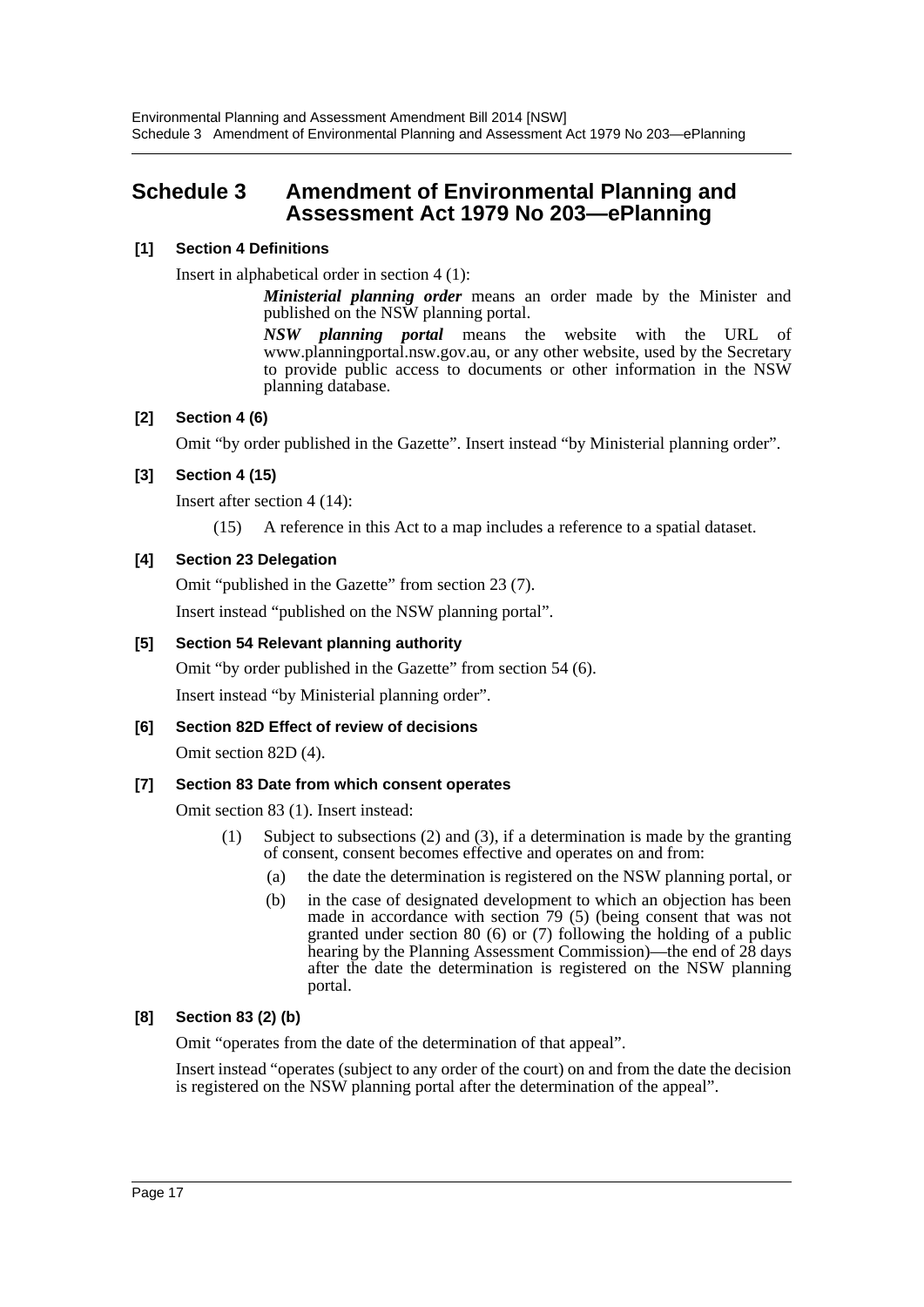# **[9] Section 83 (4)**

Omit "operates from the date of that decision".

Insert instead "operates (subject to any order of the court) on and from the date the decision is registered on the NSW planning portal".

### **[10] Section 89C Development that is State significant development**

Omit "by order published in the Gazette" from section 89C (3).

Insert instead "by Ministerial planning order".

#### **[11] Section 110A Nomination of nominated determining authority**

Omit "by order published in the Gazette and in a newspaper circulating throughout the State" from section 110A (1).

Insert instead "by Ministerial planning order".

#### **[12] Section 115P Approval of Minister administering this Act required for designated fishing activity where Fisheries Minister is or is declared to be proponent**

Omit "by order published in the Gazette" from section 115P (1) (b).

Insert instead "by Ministerial planning order".

# **[13] Section 117 Directions by the Minister**

Omit "publication in the Gazette or on a website maintained by the Department (or both)" from section 117 (2A).

Insert instead "publication on the NSW planning portal".

#### **[14] Section 118 Appointment of planning administrator, planning assessment panel or regional panel**

Omit "published in the Gazette" from section 118 (7), (7A) and (9) wherever occurring.

Insert instead "published on the NSW planning portal".

#### **[15] Section 158A Copyright in documents used for purposes of this Act**

Insert after section 158A (1):

(1A) The regulations may require a relevant person who is entitled to copyright in a document that is part of a planning matter to give (in the planning matter or otherwise) a licence to the State or a council to use the copyright material for the purposes of this Act. The regulations may also require a relevant person who is not so entitled to that copyright to give a warranty (in the planning matter or otherwise) that the relevant person has a licence to so use the copyright material from the person who is entitled to copyright in any such document.

# **[16] Section 158A (4A)**

Insert after section 158A (4):

(4A) This section extends to planning matters in paper or electronic form.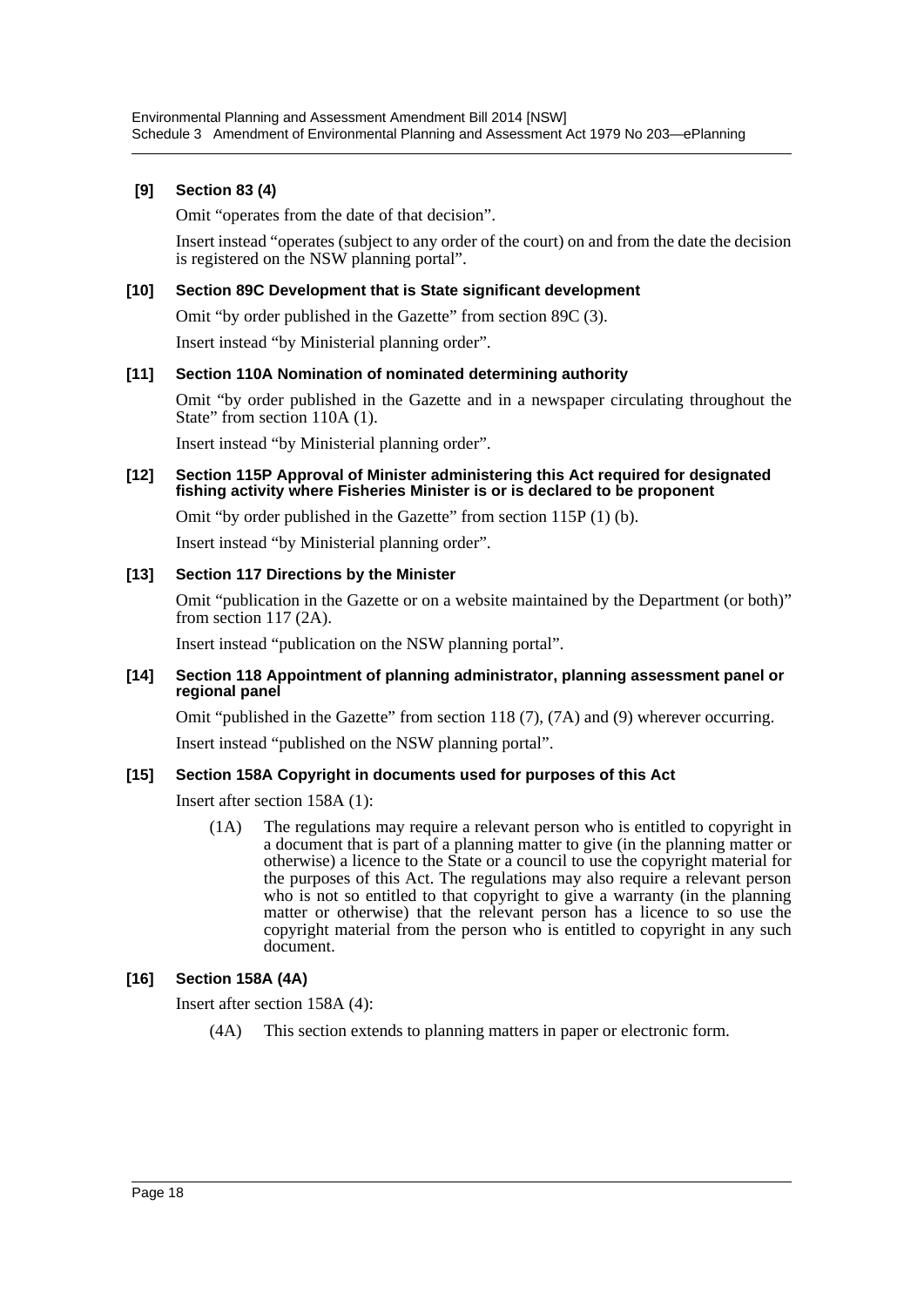#### **[17] Sections 158B–158E**

Insert after section 158A:

#### **158B Online planning services and information**

The Secretary is to establish and facilitate the online delivery of planning services and information (including the NSW planning portal).

#### **158C Establishment, content and maintenance of NSW planning database**

- (1) The NSW planning database is established for the purposes of this Act.
- (2) The NSW planning database is an electronic repository of:
	- (a) documents that are required by or under this Act to be published on the NSW planning portal, and
	- (b) environmental planning instruments, plans or other documents that are required by or under this Act to be published on the NSW legislation website, and
	- (c) spatial datasets or other maps that are adopted or incorporated by way of reference by those provisions or documents, and
	- (d) other documents or information relating to the administration of this Act required to be published on the NSW planning portal by the regulations or by the Secretary.
- (3) The NSW planning database is to maintain historical as well as current versions of documents and other material required to be published on the NSW planning portal.
- (4) The NSW planning database is to be compiled and maintained as determined by the Secretary.
- (5) The NSW planning database may comprise separate databases for different material. Any such separate databases may be compiled and maintained by other agencies, including the legislation database compiled and maintained by the Parliamentary Counsel for publication of environmental planning instruments or other material on the NSW legislation website.

#### **158D Public access to documents and information on the NSW planning portal**

- (1) The Secretary is to make arrangements for documents or other information in the NSW planning database to be published on the NSW planning portal and such other websites as are determined by the Secretary.
- (2) The Secretary may certify the form of such documents or other information that is correct.
- (3) Environmental planning instruments, plans or other documents and information need not be published on the NSW planning portal if they are published on the NSW legislation website (or the website of another agency) and can be readily accessed from the NSW planning portal.
- (4) If the NSW planning portal is not available to publish a document or other information for technical or other reasons, the document or other information may be published on the NSW legislation website.

**Note.** The NSW planning portal is defined by section 4 to mean the website with the URL of www.planningportal.nsw.gov.au, or any other website, used by the Secretary to provide public access to documents or other information in the NSW planning database.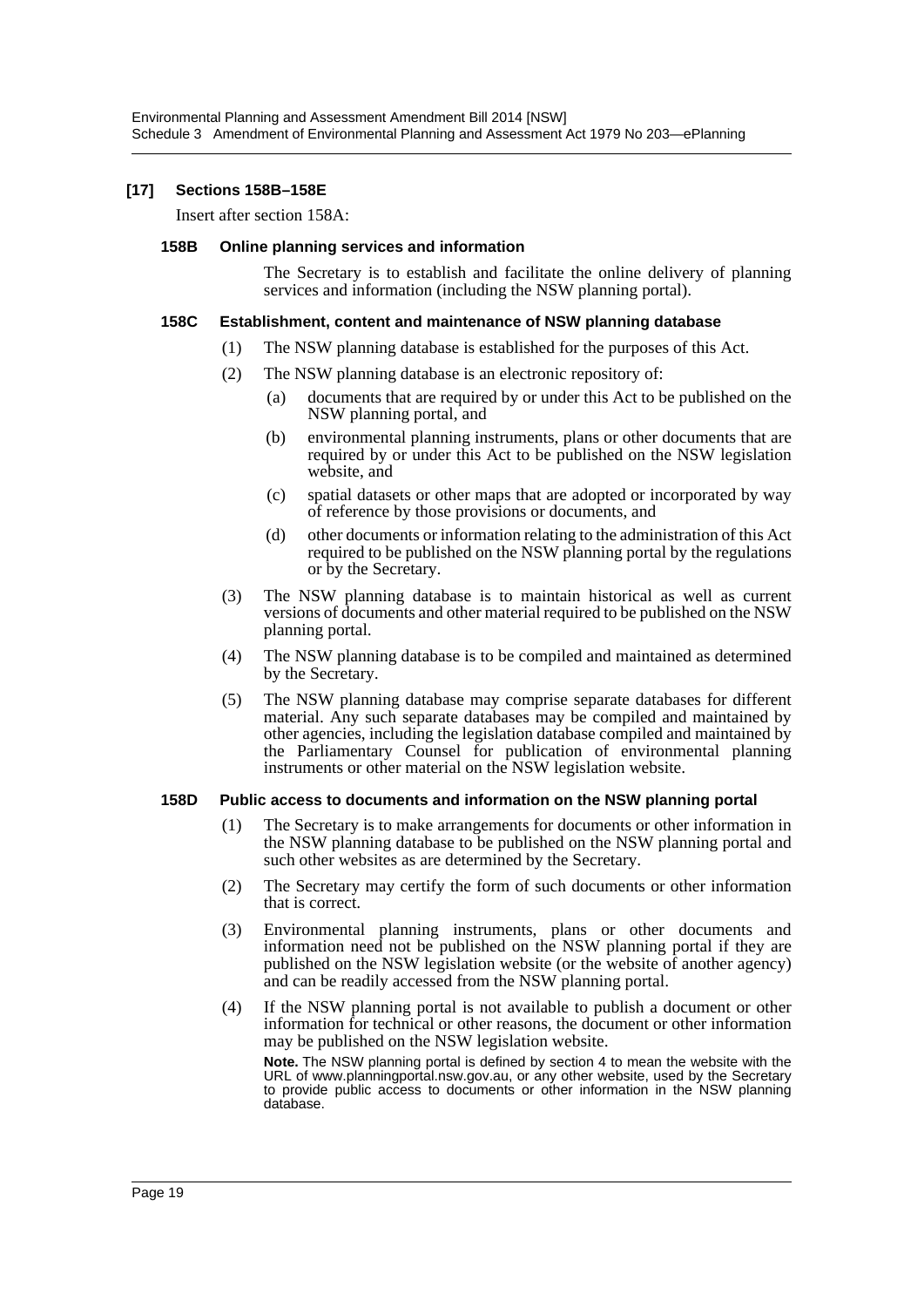#### **158E Regulations and other provisions relating to online planning services and information**

- (1) The regulations may make provision for or with respect to the online delivery of planning services and information, including:
	- (a) the NSW planning portal and other specialised planning portals (including the status of services and information delivered online), and
	- (b) access to information (and the issue of certificates) about land use zoning and development standards relating to particular land, and
	- (c) the lodgment or submission of applications and other things under this Act, and
	- (d) the assessment of categories of development for which there are codified criteria or standards, and
	- (e) the registration of consents, approvals or certificates (or other documents) and their effect on registration, and
	- (f) the notification of the making or determination of applications for (or the issue or grant of) consents, approvals or certificates (or other documents) by means of the NSW planning portal.
- (2) The charges or fees that may be prescribed by the regulations under section 137 extend to charges or fees in relation to the online delivery of planning services and information (including the compilation and maintenance of the NSW planning database, the operation of the NSW planning portal and the enhancement of the NSW planning database and the NSW planning portal).
- (3) For the purpose of facilitating online delivery of planning services and information:
	- (a) the Secretary may determine standard technical requirements with respect to:
		- (i) the preparation of environmental planning instruments, plans or other documents and of any spatial datasets or other maps that are referred to in (or adopted under) those instruments, plans or documents, and
		- (ii) the form of applications for consents, approvals or certificates (or other documents) under this Act and the form of any such consents, approvals or certificates (or other documents), and
	- (b) a council or other planning body is to provide the Secretary, when requested, with electronic files (in a specified format) of any such instruments, plans or other documents (or of any spatial datasets or other maps) prepared or held by it, and
	- (c) a council or other planning body is to implement any standard technical requirements determined by the Secretary to facilitate access to relevant data in the electronic systems maintained by the council or other body or to transfer that data to the NSW planning database.
- (4) The Secretary is to establish on a departmental website an alert facility to enable members of the public to register for the purposes of receiving electronic notification of selected new planning decisions and matters.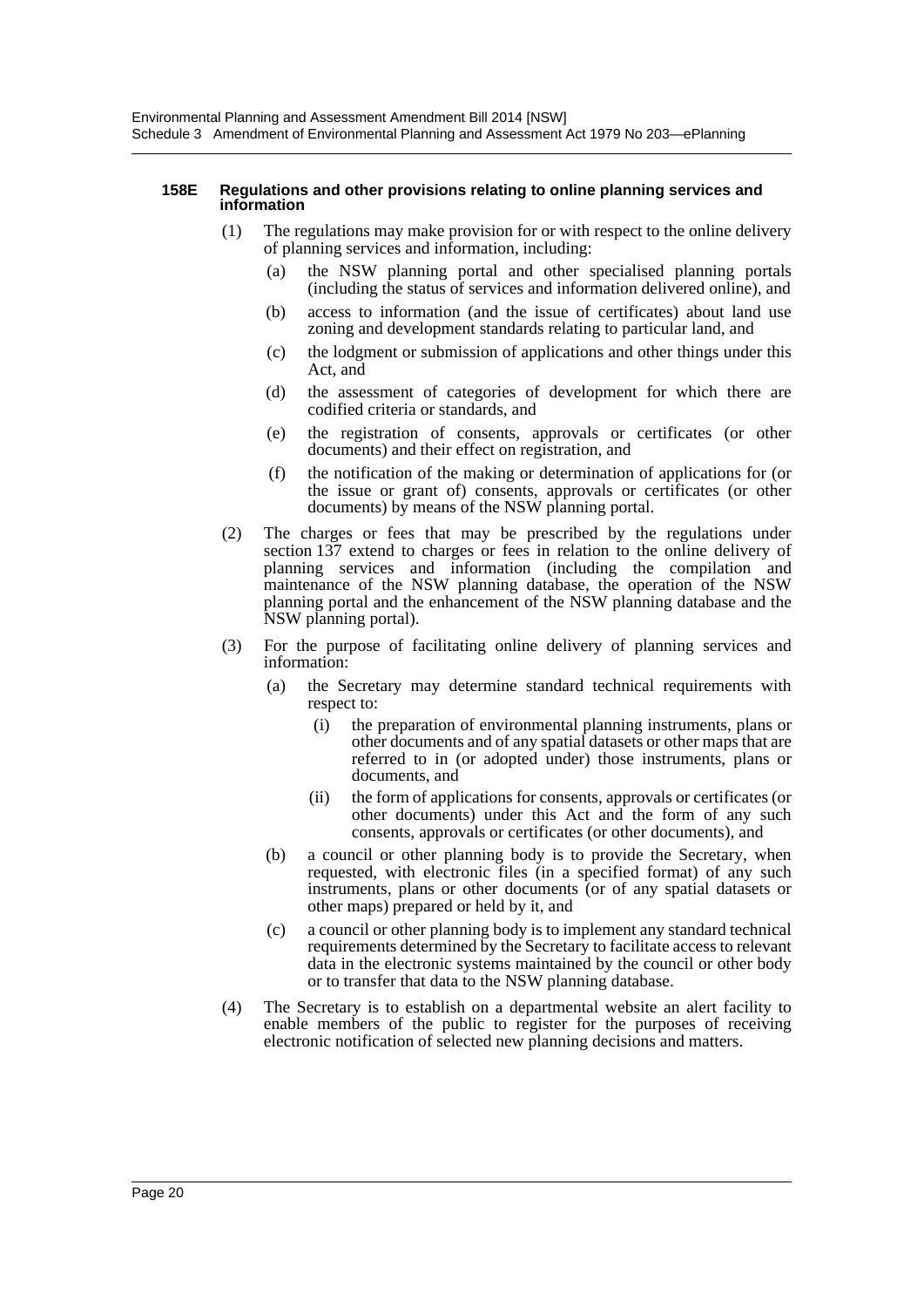# <span id="page-21-0"></span>**Schedule 4 Amendment of Environmental Planning and Assessment Act 1979 No 203—Miscellaneous**

# **[1] Section 4 Definitions**

Omit the definition of *Department* from section 4 (1). Insert instead: *Department* means the Department of Planning and Environment.

# **[2] Section 4 (1), definition of "Director-General"**

Omit the definition.

# **[3] Section 4 (1), definition of "Secretary"**

Insert in alphabetical order:

*Secretary* means the Secretary of the Department.

**[4] Whole Act (except sections 5B (1), 5C (2) (c), 5D, 13 (4) where firstly occurring, 26 (1B), 34A (2), (5) and (7), 79B, 110C, 112B, 112C,112D, 112E, 115N (5), 117A and 117B (1), Schedule 6 (clauses 3A and 45) and any provision being omitted by this Act)**

Omit "Director-General" or "Director-General's" wherever occurring.

Insert instead "Secretary" and "Secretary's", respectively.

# **[5] Section 117A**

Omit "Department of Planning" wherever occurring.

Insert instead "Department of Planning and Environment".

# **[6] Section 147 Disclosure of political donations and gifts**

Omit section 147 (8). Insert instead:

- (8) For the purposes of this section, persons are associated with each other if:
	- (a) they carry on a business together in connection with the relevant planning application (in the case of the making of any such application) or they carry on a business together that may be affected by the granting of the application (in the case of a relevant planning submission), or
	- (b) they are related bodies corporate under the *Corporations Act 2001* of the Commonwealth, or
	- (c) they are directors of the same body corporate, or they are directors of different bodies corporate that are related bodies corporate under the *Corporations Act 2001* of the Commonwealth, or
	- (d) one is a director of a body corporate and the other is the body corporate or a related body corporate under the *Corporations Act 2001* of the Commonwealth, or
	- (e) they have any other relationship prescribed by the regulations.

# **[7] Schedule 6 Savings, transitional and other provisions**

Insert at the end of clause 1 (1):

any other Act that amends this Act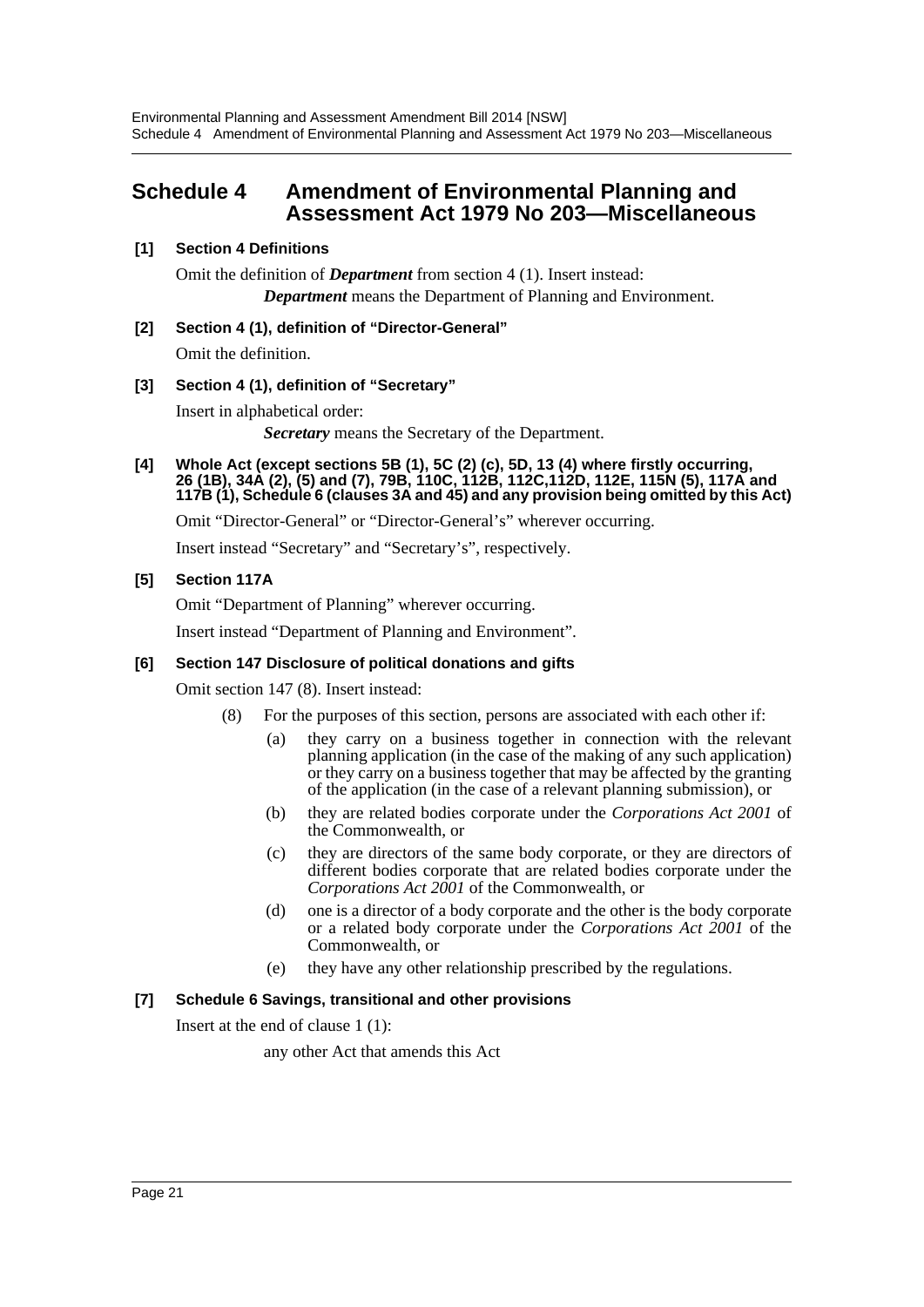# <span id="page-22-0"></span>**Schedule 5 Amendment of Subordinate Legislation Act 1989 No 146**

# **Schedule 5 Further postponement of repeal of certain statutory rules**

Insert at the end of the Schedule:

**3 Postponement of repeal of Environmental Planning and Assessment Regulation 2000 due for repeal in 2015**

> The *Environmental Planning and Assessment Regulation 2000* remains in force until 1 September 2016, unless sooner repealed.